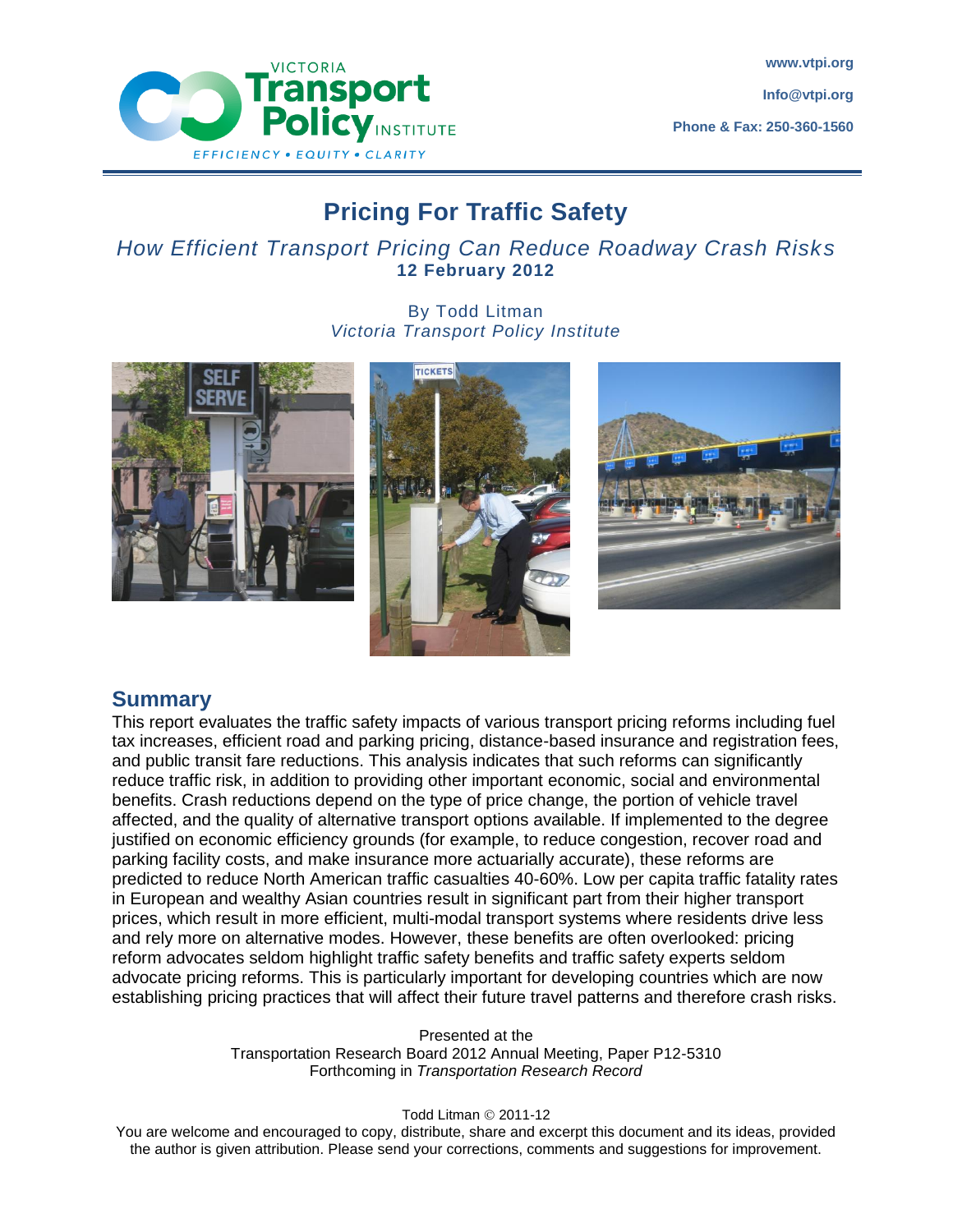# **Introduction**

Traffic safety is an important transport planning objective. Traffic accidents cause millions of disabilities and deaths, and hundreds of billions of dollars in economic costs annually worldwide (Litman 2009; WHO 2004). As a result, safety is a paramount consideration in roadway design and operation, and many motorists willingly pay a premium for optional safety features. Experts are continually searching for new ways to increase traffic safety.

Many factors affect traffic risk, including the amount and type of travel that occurs, roadway and vehicle type, and driver behavior. One significant but often overlooked factor is *transport pricing*, that is, the fees charged for vehicles, road and parking facilities, fuel, vehicle insurance and public transport use. Analysis described in this report indicates that transport pricing reforms can significantly increase traffic safety. However, these impacts are often overlooked, both when evaluating pricing reform benefits and when searching for traffic safety strategies. As a result, such reforms are implemented less than optimal.

The current traffic risk *paradigm* (the assumptions used to define a problem and evaluate possible solutions) tends to ignore pricing as a traffic safety strategy because it assumes that traffic crashes result primarily from special risks, such as drunk or distracted driving, unsafe vehicles, and poorly designed roadways. It considers "normal" vehicle travel (a responsible, sober driver, wearing seatbelts, in a modern car, on a well-designed highway) a safe activity that need not be reduced. This paradigm tends to measure risk using distance-based indicators (such as fatalities per 100,000 vehicle-miles) and so does not recognize the safety benefits that result from policies which reduce total vehicle travel. From this perspective, transport price increases are inefficient and unfair ways to increase safety because they "punish" all motorists for risks caused by a minority.

There are good reasons to question this paradigm. Current traffic safety programs are not very effective. Despite billions of dollars invested to create safer roads and vehicles, and to encourage safer driving behavior, traffic risk continues to be a major cause of deaths and injuries, and the U.S. has one of the highest per capita traffic fatality rates among developed countries. According to some research, much of the reduction in traffic fatalities during the last half-century resulted from improvements in emergency response and medical treatment, rather than from traffic safety programs (Noland 2003).

According to analysis in this report, transport pricing reforms can provide significant crash reductions. Traffic safety is just one of several justifications for these reforms. More efficient transport pricing can help achieve various planning objectives including congestion reduction, equitable road and parking facility finance, equitable and affordable vehicle insurance, energy conservation, pollution reduction, and more efficient land use patterns. Traffic safety adds another important benefit to this list.

The follow section discusses factors to consider when evaluating the traffic safety impacts of transport pricing reforms.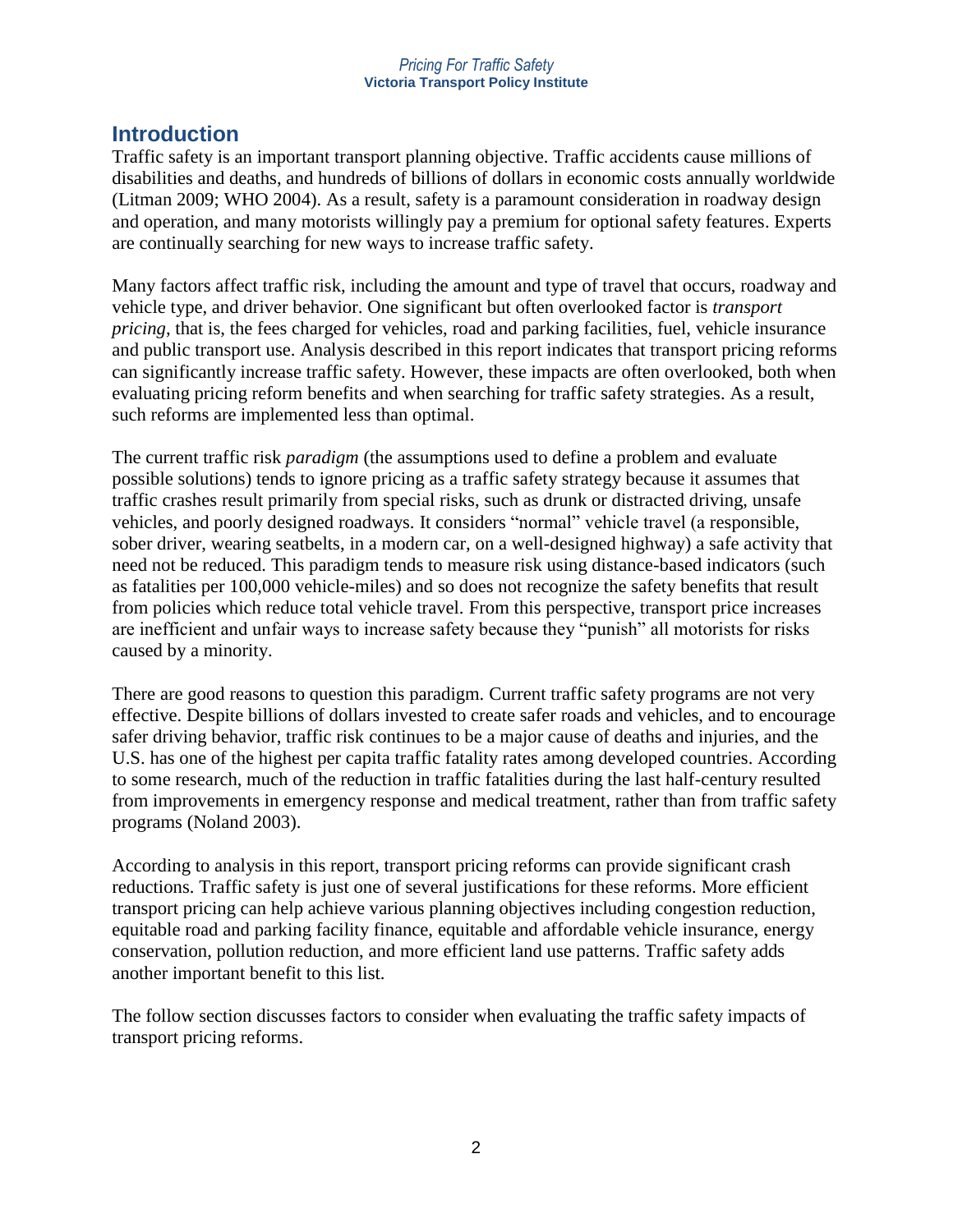# **Risk Evaluation**

Traffic *crashes* (also called *accidents* or *collisions*) can be measured in various ways that lead to different conclusions about the nature of this risk and the effectiveness of safety strategies. For example, *crash* rates tend to increase with urban density due to increased vehicle interactions, but crash *severity* and therefore *casualties* (injuries and deaths) tend to be higher in rural areas due to higher speeds. Risk analysis is affected by the *reference units* (units in the denominator) used. Figure 1 illustrates two traffic fatality rates. When measured per unit of travel (e.g., per 100 million vehicle-miles), as traffic safety experts tend to prefer, fatality rates declined more than two thirds between 1960 and 2000. From this perspective, past traffic safety programs were successful and should be continued.





*When measured per vehicle-mile, fatality rates declined significantly, but when measured per capita they show little decline due to increased per capita vehicle travel.*

But per capita vehicle mileage more than doubled during that period, offsetting much of this decline. When measured *per capita* (e.g., per 10,000 population), as with other health risks, there was little improvement despite large investments in safer road and vehicle designs, increased use of safety devices, targeted traffic law enforcement, better emergency response and improved medical care. Taking these factors into account, much greater casualty reductions can be expected (Noland 2003). For example, seat belt use increased from nearly 0% in 1960 to 75% in 2002, which should reduce traffic fatalities about 33%, yet per capita traffic fatality rates declined only 25%. Traffic crashes continue to be one of the greatest single causes of deaths and disabilities for people aged 1-44 years (CDC 2003). Although the U.S. has an average traffic fatality rate *per vehicle-kilometer*, it has one of the highest traffic fatality rates *per capita*, as illustrated in Figure 2. From this perspective, traffic risk continues to be a major problem, existing strategies are ineffective and new approaches are needed to achieve safety targets.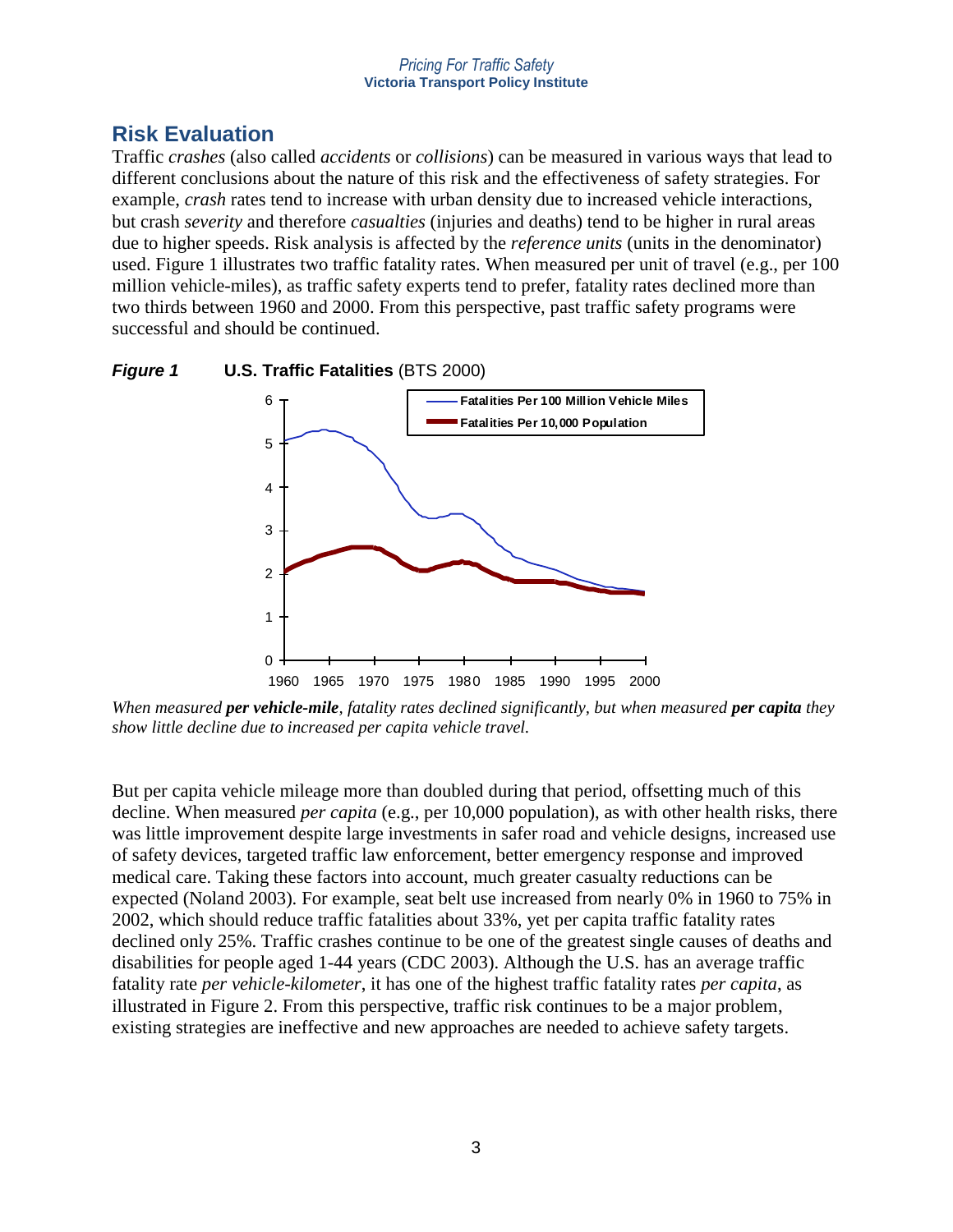

*Figure 2* **International Traffic Fatality Rates<sup>1</sup>**

*The USA has the highest per capita traffic fatality rate among peer countries.* 

Many less developed countries have very high per capita traffic fatality rates despite low vehicle ownership and mileage, as indicated in Figure 3. This reflects a combination of inexperienced drivers, unsafe user behaviors, low seatbelt and helmet use, inferior vehicles and roadways, ineffective traffic law enforcement, and poor emergency response and medical care.



*Figure 3* **International Per Capita Traffic Fatality Rates<sup>2</sup>**

*Per capita traffic fatality rates tend to be highest in low income countries and decline as they develop.* 

 $\overline{a}$ 1 *List of Countries by Traffic Fatality Death Rate*, Wikipedia

[http://en.wikipedia.org/wiki/List\\_of\\_countries\\_by\\_traffic-related\\_death\\_rate.](http://en.wikipedia.org/wiki/List_of_countries_by_traffic-related_death_rate)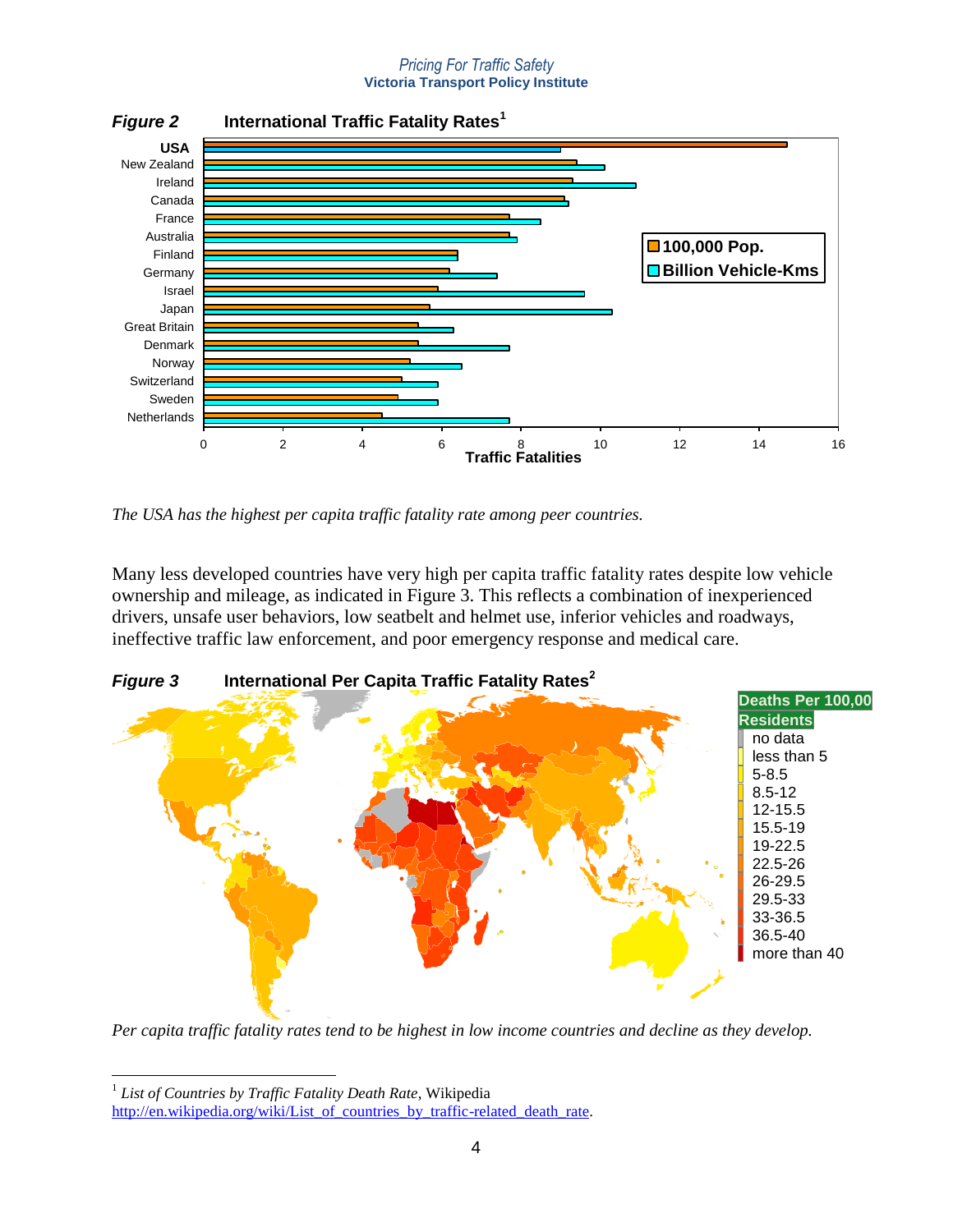Per capita vehicle travel tends to increase while traffic fatality rates decline as countries develop economically, which implies that mileage is not a risk factor. However, comparisons between otherwise similar countries, regions and people indicate that per capita traffic casualty rates increase with vehicle travel (Edlin and Karaca-Mandic 2006; Litman and Fitzroy 2010).



*Figure 4* **Vehicle Mileage and Traffic Fatality Rates In OECD Countries** (OECD Data)

Figure 4 shows a strong positive relationship between per capita vehicle travel and fatality rates among OECD (Organization for Economic Cooperation and Development) countries. Figure 5 shows a strong positive relationship between per capita vehicle mileage and traffic fatalities for U.S. states, particularly in rural areas.

*Figure 5* **U.S. Traffic Fatality and Mileage Rates** (FHWA 1993-2002 data)



*This graph indicates a strong positive relationship between per capita annual vehicle mileage and traffic fatalities in the U.S., particularly in rural areas. Each dot represents the urban or rural portion of a U.S. state.*

*Among economically developed countries, per capita traffic fatalities increase with vehicle travel.*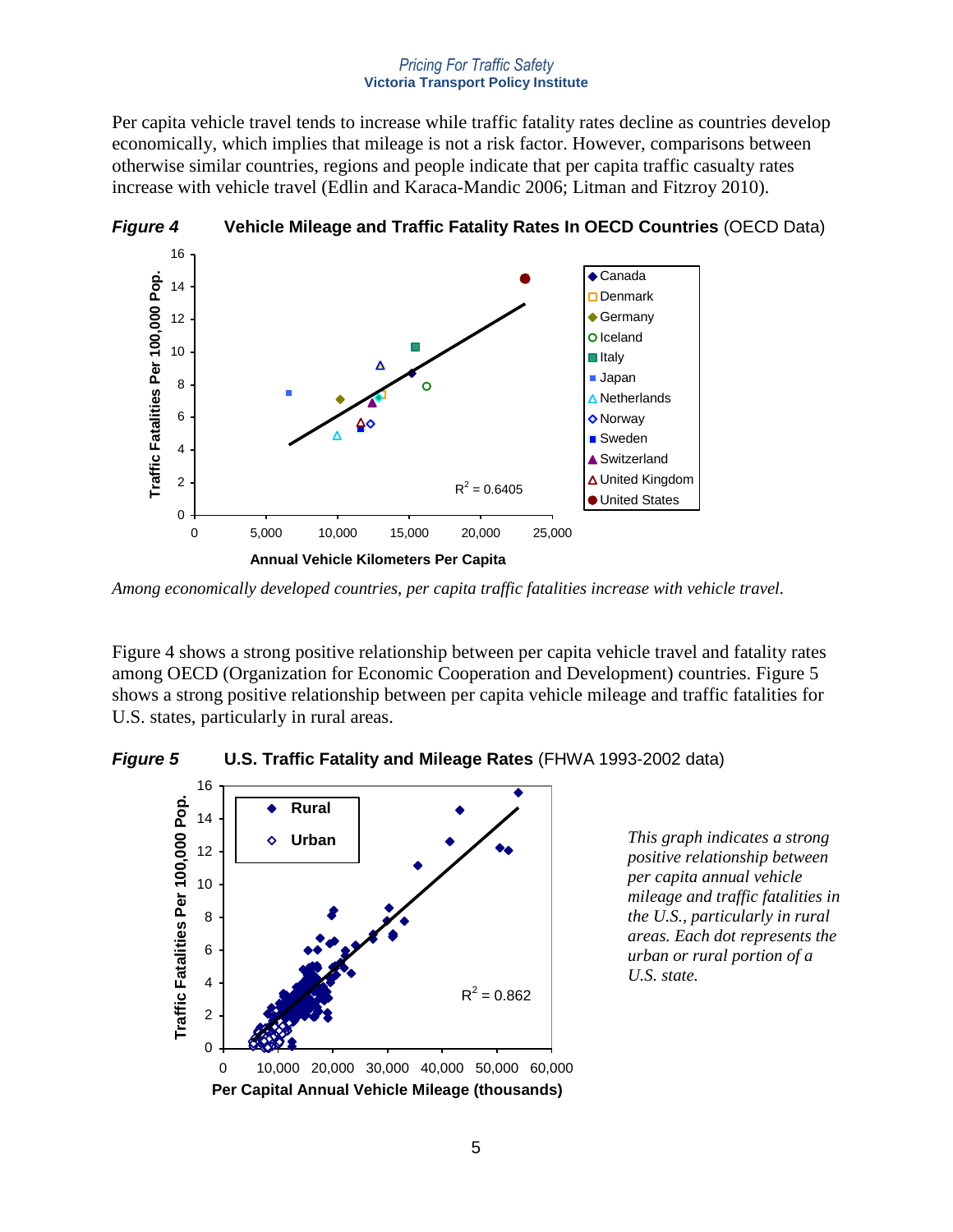20 Traffic Deaths Per 100,000 Population **Traffic Deaths Per 100,000 Population** 18 16 14 12 10 8 6 4  $R^2 = 0.178$ 2  $\Omega$ 0 5,000 10,000 15,000 20,000 **Annual Vehicle-Miles Per Capita**

# *Figure 6* **Vehicle Mileage and Traffic Fatality Rates For U.S. Cities** (FHWA 2002)

Figure 6 shows a positive correlation between vehicle travel and traffic fatalities for U.S. cities.

*This graph indicates a moderate positive relationship between per capita annual vehicle mileage and traffic fatalities in U.S. cities.*

The relationship between risk and mileage is particularly strong for motorists who marginally reduce their mileage since most risk factors do not change (Ferreira and Minike 2010). For example, a motorist who reduces mileage 20% in response to a price incentive does not usually become more hazardous. Sivak and Schoettle (2010) found that the 14% decline in U.S. traffic crashes between 2005 (43,510 traffic fatalities) and 2008 (37,261 fatalities) is largely explained by reductions in per capita vehicle travel.

Reductions in total vehicle travel can cause proportionally larger reductions in *total* crash damages since about 70% of crashes involve multiple vehicles, so each vehicle removed from traffic reduces both its chances of causing a crash *and* of being the target of crashes caused by another vehicle, and reducing multi-vehicle crashes reduces multiple claims (Vickrey 1968; Edlin and Karaca-Mandic 2006; Litman and Fitzroy 2010).

Traffic safety experts often emphasize that most crashes are associated with special risk factors (young and inexperienced drivers, impairment, distraction, speeding, etc.), which implies that safety programs should target risky travel and need not reduce low-risk vehicle travel (FHWA 2010). But high- and low-risk travel are complementary; policies that stimulate lower-risk driving also tend to stimulate higher-risk driving. For example, where driving is inexpensive and convenient, reducing high risk driving tends to be difficult since it leads to automobile-dependent transport system where alternative modes are inferior and stigmatized, and sprawled development where destinations are difficult to access without an automobile. As a result, teenagers, drunks and mentally impaired people continue to drive. Described more positively, policy reforms that reduce overall vehicle travel can provide significant traffic safety benefits.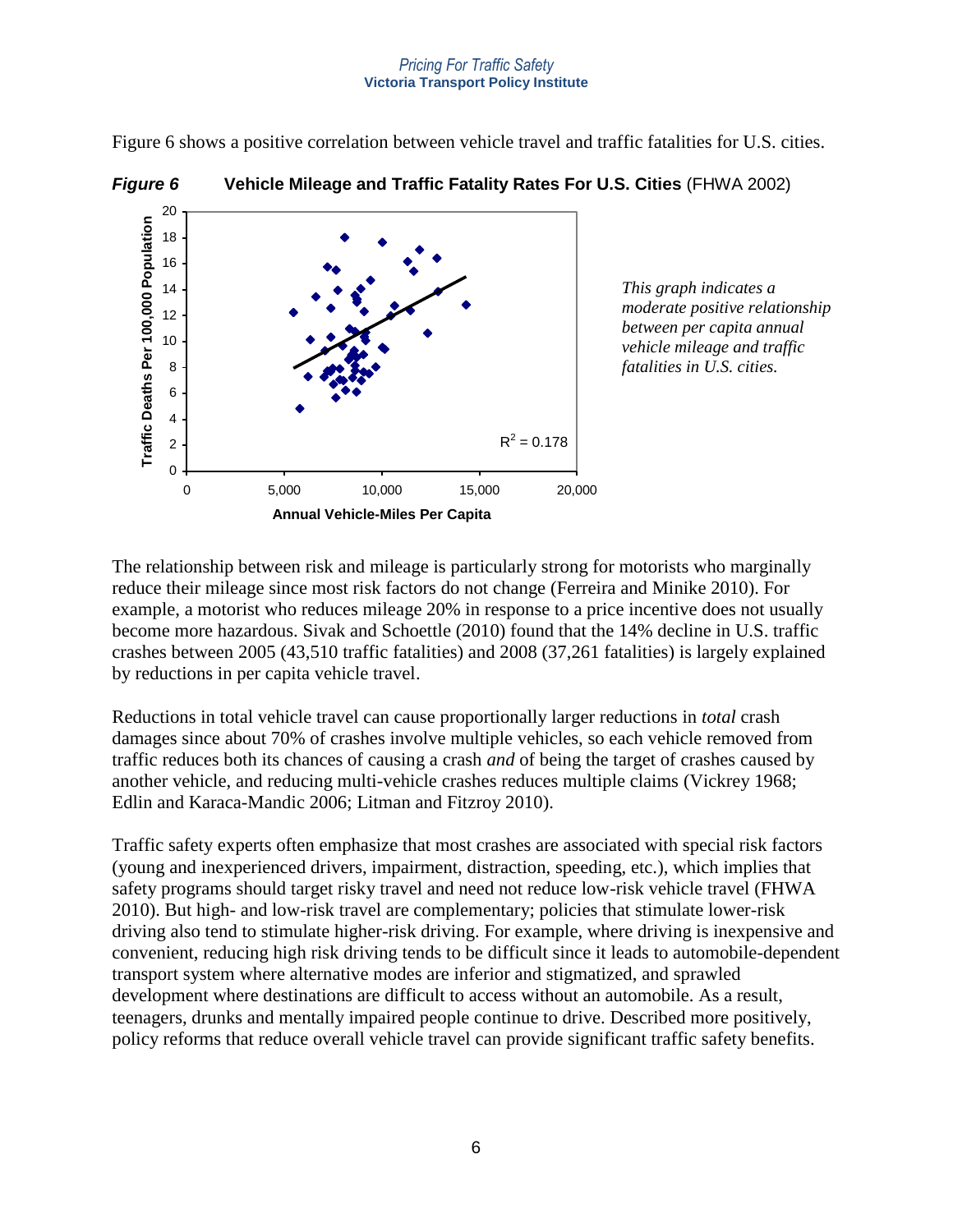# **Pricing Reform Safety Impacts**

*This section evaluates the impacts of various transport pricing reforms.*

A basic economic principle is that markets tend to be most efficient and equitable if *prices* (what consumers pay for a good) reflect *marginal costs*, that is, the full incremental costs of providing that good (Clarke and Prentice 2009).<sup>2</sup> This means, that motorists should pay directly for the costs of the road and parking facilities they use, plus fees that reflect the congestion delays, accident risk and pollution emission damages they impose on others. <sup>3</sup> Vehicle travel is generally not efficiently priced. A number of pricing reforms can be justified on market principles, including increased fuel taxes, more efficient road and parking pricing, distance-based insurance and registration fees, and reduced public transit fares. These reforms can reduce various transport problems, including traffic and parking congestion, accident risk, fuel externalities, pollution emissions, inefficient land development, and inadequate mobility for non-drivers.

People sometimes doubt that pricing affects vehicle travel – they point to fuel price changes that caused little perceived change in travel behavior – but extensive evidence indicates that motorists do respond to prices, particularly over the long-run (Brand 2009; CARB 2010/2011; Goodwin, Dargay and Hanly 2004; Litman 2008 and 2012). Travel impacts tend to be greater if prices increase relative to consumer wealth (for example, if fuel prices increase relative to median incomes), and with improved transport options (such as better public transit services or telework opportunities). For example, the *Traffic Choices Study* (PSRC 2005) found commute travel price elasticities are four times higher than average for commuters with high quality public transit service, and both Gillingham (2010) and Guo, et al. (2011) found that vehicle travel is more price sensitive for households located in more accessible, transit-oriented communities than comparable households in sprawled, automobile-dependent communities.

The following section evaluates the travel and safety impacts of these pricing reforms. For more information on these strategies see related chapters in the *Online TDM Encyclopedia* (VTPI 2011).

 $\overline{a}$  $2$  There are exceptions to this rule, for example, when underpricing may be justified to achieve social equity objectives, to support strategic objectives such as helping develop a new industry, to take advantage of scale economies, or as a second-best strategy to offset other market distortions such as underpricing of competing goods.

<sup>3</sup> There can be different interpretations of what constitutes *marginal costs*. Some analysts focus on short-run costs, and so emphasize congestion and maintenance costs, but ignore *sunk* costs, which could include construction costs and land values. But since most land has an opportunity cost (it could have other productive uses), and the prices of most other goods repay total production costs, efficient and equitable pricing of roads and parking facilities should generally include cost recovery of facility construction and land purchase costs.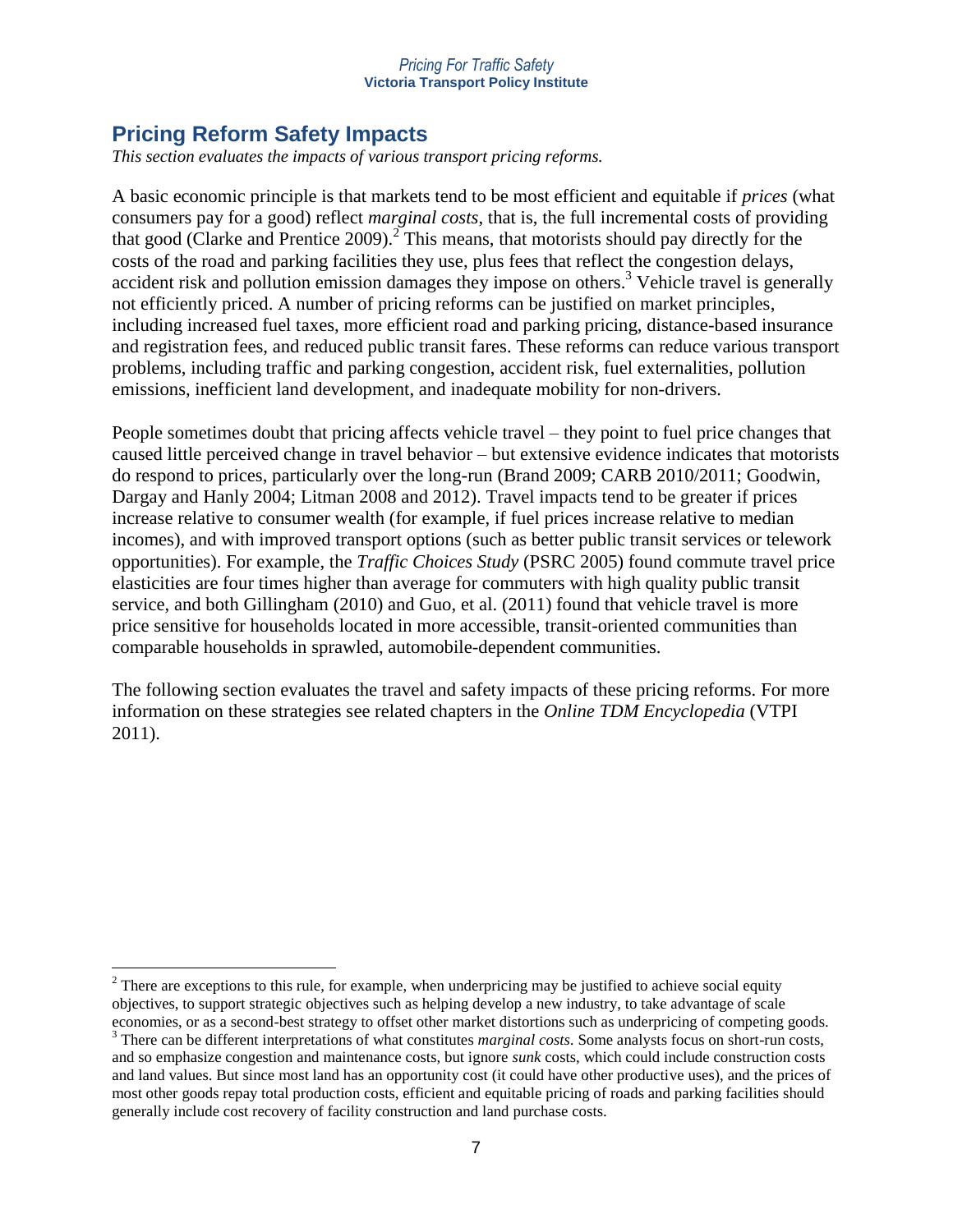# *Fuel Tax Increases [\(www.vtpi.org/tdm/tdm17.htm\)](http://www.vtpi.org/tdm/tdm17.htm)*

## **Justifications**

Fuel tax increases are often recommended to finance transportation improvements, and to encourage fuel conservation to achieve various economic and environmental objectives including energy security and emission reductions (Litman 2009; Metschies 2009; Wachs 2003).

## **Travel Impacts**

Fuel price increases tend to reduce overall vehicle travel. The long-term elasticity of fuel consumption with respect to price is about –0.7, so a 10% price increase typically causes a 7% reduction in fuel use, but about two thirds of this resulting from consumers purchasing more fuel efficient vehicles and about one third from vehicle mileage reductions, so a 10% increase in fuel price typically reduces vehicle travel 2-3% (Johansson and Schipper 1997; Goodwin, Dargay and Hanly 2004).



*Figure 7* **Fuel Price Versus Per Capita Vehicle Travel** (Litman 2008)

*Higher fuel prices tend to reduce per capita vehicle travel.*

Figures 7 and 8 illustrate how changes in real fuel prices (adjusted for inflation and currency exchange) affect per capita annual vehicle travel.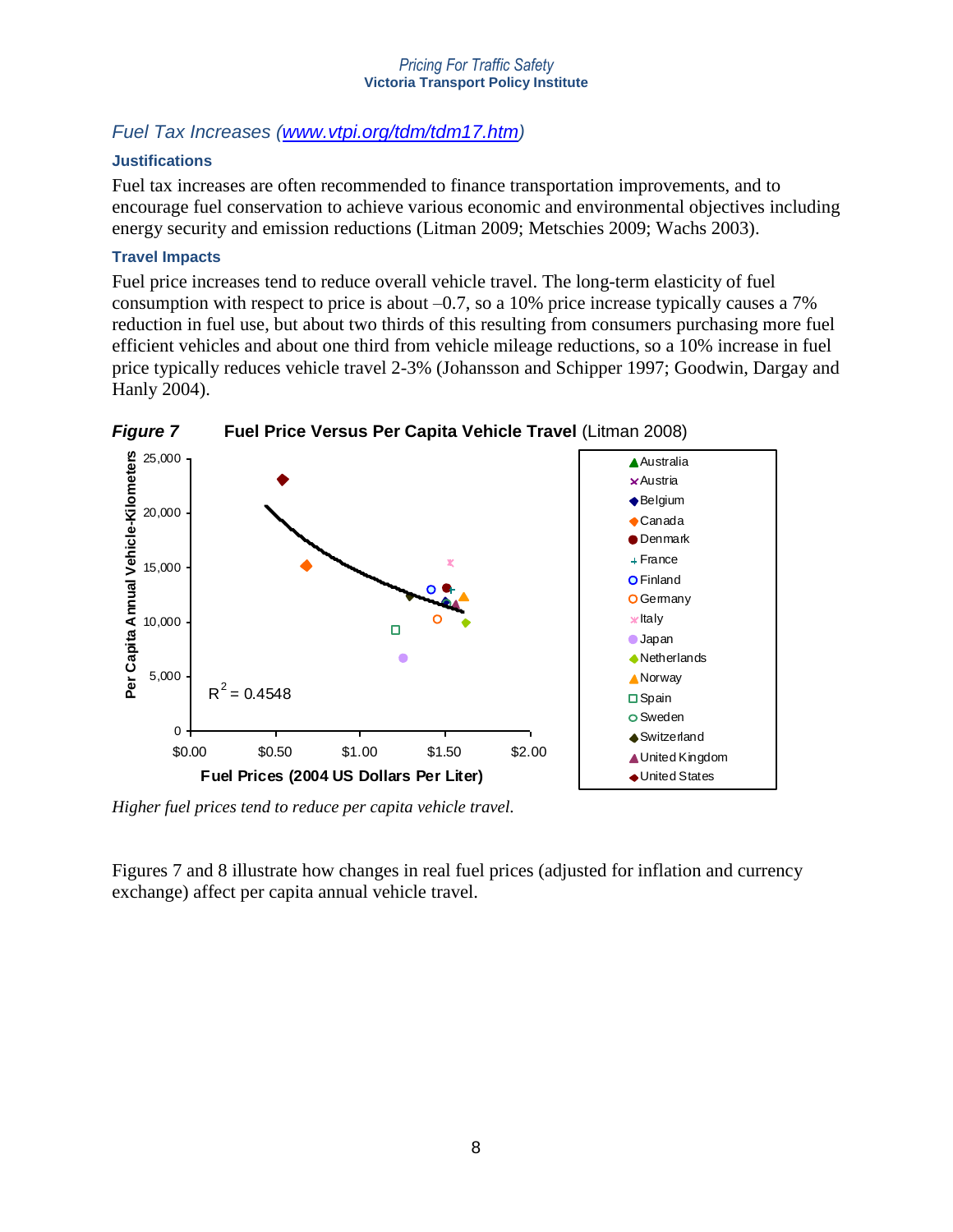

*Figure 8* **Fuel Costs Versus Annual Vehicle Mileage** (BTS 2001)

*Per capita vehicle mileage tends to increase when real (inflation-adjusted) per-mile fuel costs decline. For a spreadsheet with the source data of this graph, click here: [FuelTrends](http://www.vtpi.org/fueltrends.xls)*

There is debate concerning the sensitivity of vehicle travel to fuel pricing. Small and Van Dender (2007) and Hymel, Small and Van Dender (2010) found that vehicle travel price elasticities declined to less than -0.1 (a 10% fuel price increase reduced vehicle travel less than 0.1%) in the U.S. between 1970 and 2004, but this was a unique period of increasing travel demand, rising incomes, automobile-oriented planning, and declining real (inflation-adjusted) fuel prices. Recent studies indicate that driving has since become more price sensitive (Litman 2012). Li, Linn and Muehlegger (2011) found a -0.235 fuel price elasticity between 1968 and 2008 (a 10% fuel price increase reduced fuel consumption 2.3%) with higher values for durable price increases. Gillingham (2010) found medium-run (two-year) elasticities of vehicle travel with respect to gasoline price ranging from -0.15 to -0.20, with impacts increasing over time. These studies suggest that travel elasticities have returned to more normal levels and will probably rise further if fuel prices continue to increase relative to incomes.

#### **Safety Impacts**

Various studies indicate that, all else being equal, higher fuel prices tend to reduce per capita traffic fatality rates. Figure 9 indicates that among OECD countries, per capita traffic fatality rates decline with higher fuel prices.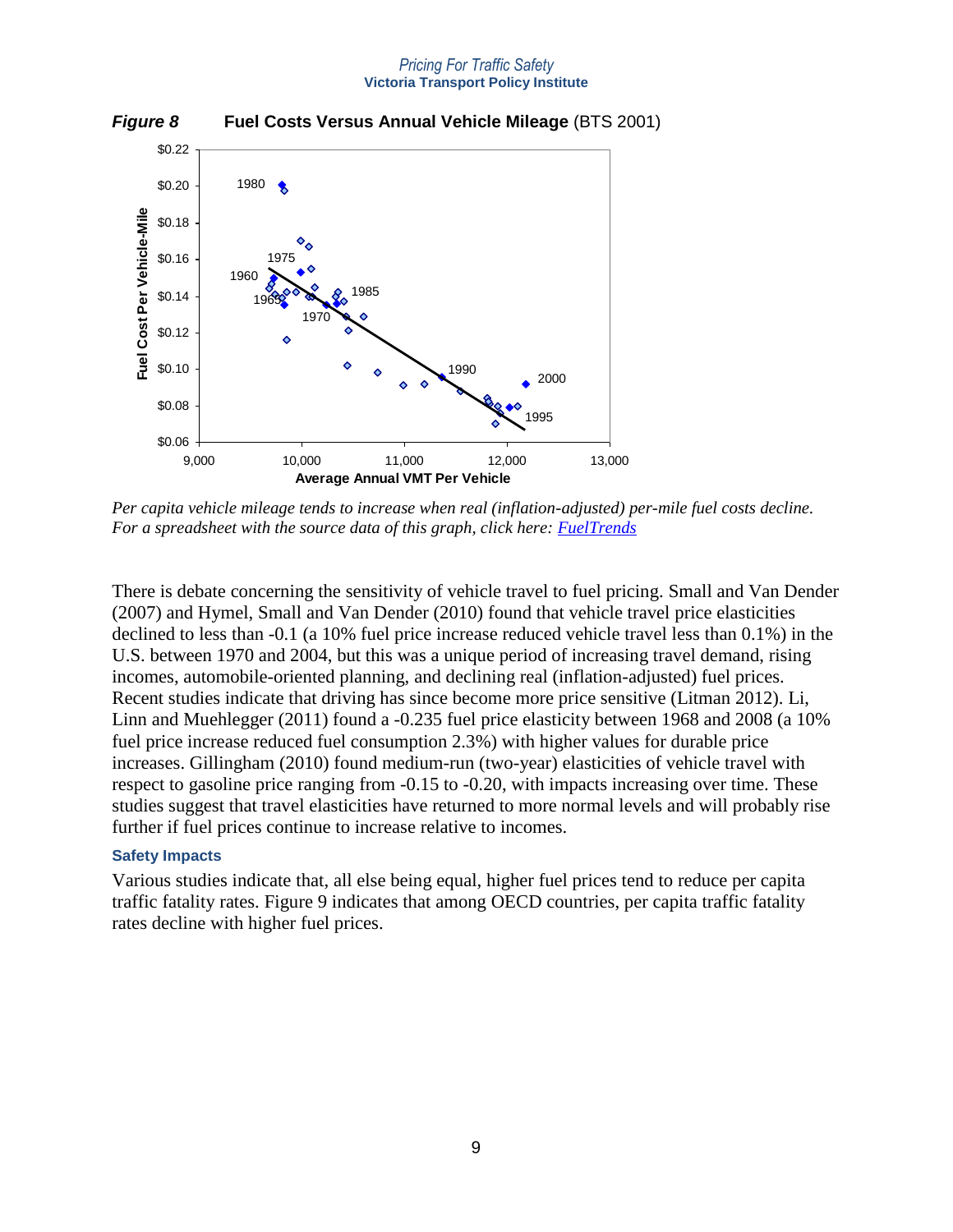

### *Figure 9* **Fuel Price and Traffic Fatality Rates In OECD Countries<sup>4</sup>**

*economically developed countries, per capita traffic fatalities decline with fuel price.*

Sivak (2008) found that a 2.7% vehicle travel decline resulting from high fuel prices and a weak economy during 2007-2008 caused a much larger 17.9% to 22.1% month-to-month traffic fatality reductions, probably due to large vehicle travel reductions by lower income drivers (who tend to be young or old, and therefore higher than average risk) and speed reductions to save fuel. Grabowski and Morrisey (2004) estimate that in the U.S., each 10% fuel price increase reduces total traffic deaths 2.3%, with a 6% decline for drivers aged 15 to 17 and a 3.2% decline for ages 18 to 21 according to analysis. In follow-up research, Grabowski and Morrisey (2006) estimate that a one-cent state gasoline taxes increase reduces per capita traffic fatalities 0.25%, and traffic fatalities per vehicle-mile by 0.26%. Leigh and Geraghty (2008) estimate that a sustained 20% gasoline price increase would reduce approximately 2,000 traffic crash deaths (about 5% of the total), plus about 600 air pollution deaths. Based on New Zealand data, Schuffham and Langley (2002) found that per capita crash rates varied with changes in vehicle mileage, with crash reductions caused by fuel price increases.

Studies by Chi, et al. (2010a, 2010b, 2011a and 2011b) have quantified fuel price impacts on traffic crashes in various U.S. regions. Fuel price increases reduce both total traffic crashes and crash rates per unit of travel (measured per million *vehicle miles traveled*, or *VMT*), with impacts that vary by geographic and demographic factors, and increase over time. All these studies show that fuel price increases reduce per-mile crash rate, so a 1% reduction in total VMT provides more than a 1% reduction in total crashes. For example, in the state of Mississippi, controlling for other risk factors (total vehicle travel, seatbelt use, state unemployment and alcohol consumption), they find that each 1% inflation-adjusted gasoline price increase reduces total (all types of drivers) crashes per million vehicle-miles traveled 0.25% in the short-run (less than one year) and 0.47% in the medium-run (more than one year) (2010a). In Minnesota they estimate

 $\overline{a}$ 

<sup>&</sup>lt;sup>4</sup> Gerhard Metschies (2005), *International Fuel Prices 2005*, International Fuel Prices [\(www.internationalfuelprices.com\)](http://www.internationalfuelprices.com/); a[t www.international-fuel-prices.com/downloads/FuelPrices2005.pdf.](http://www.international-fuel-prices.com/downloads/FuelPrices2005.pdf) *List of Countries by Traffic Fatality Death Rate*, Wikipedia [http://en.wikipedia.org/wiki/List\\_of\\_countries\\_by\\_traffic-related\\_death\\_rate](http://en.wikipedia.org/wiki/List_of_countries_by_traffic-related_death_rate) (9 February 2011).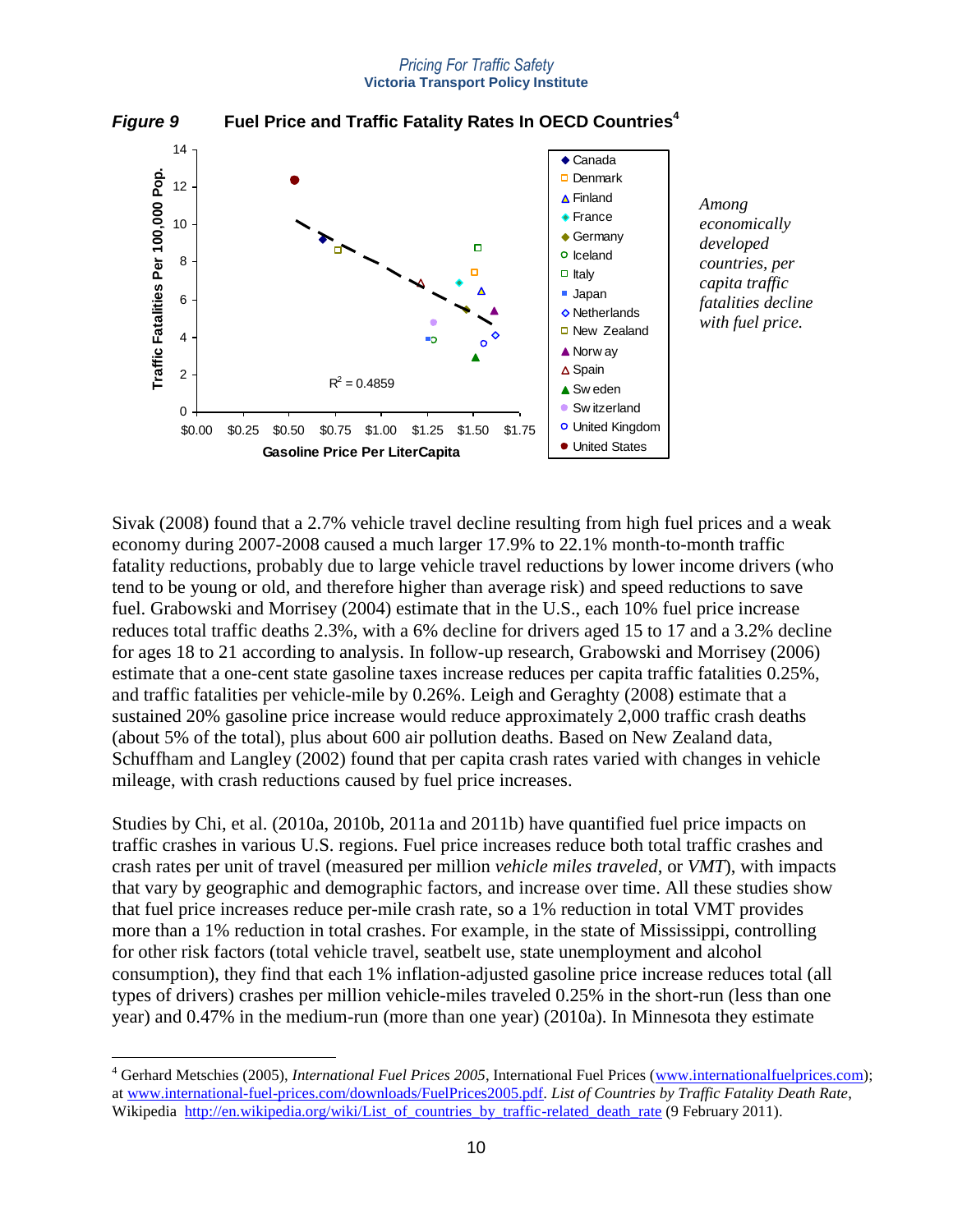that a \$1.00 per gallon gasoline price increase would reduce total rural crashes 28.15%, rural injury crashes 3.9%, total urban crashes 18.40%, and urban fatal crashes 18.4%. They find that fuel price increases cause larger short-term crash reductions by younger drivers, and larger intermediate-term reductions by older drivers and male drivers (2010a; 2011b), and tend to cause particularly large reductions in drunk driving crash (2010b).

There is some debate concerning the safety impacts of more fuel efficient vehicle fleets, which result from higher fuel prices. Lighter vehicle occupants face greater risk in crashes with heavier vehicles or stationary objects, but this tends to be offset by their lower crash frequency, reduced risk to others, and safer designs (CBO 2003; Wenzel and Ross 2006).

# *Road Pricing [\(www.vtpi.org/tdm/tdm35.htm\)](http://www.vtpi.org/tdm/tdm35.htm)*

## **Description**

Road tolls and congestion fees are often implemented to generate revenue and reduce traffic congestion. Road tolls are often used to finance new highways and bridges, and congestion pricing has been implemented in several cities including London, Stockholm and Singapore.

## **Travel Impacts**

Road pricing typically reduces affected vehicle travel 10-30%, depending on price, facility type, and type of users. In most jurisdictions only a minor portion of total vehicle travel is tolled, so reductions tend to be small relative to total regional vehicle travel.

## **Safety Impacts**

Although research is limited, available data indicate that road pricing reduces crashes. Cities with congestion fees, such as London, Stockholm and Singapore tend to have low per capita traffic fatality rates due to low per capita vehicle travel, low traffic speeds and effective traffic law enforcement. The city of London's congestion fee reduced total vehicle travel in the charging zone about 15%, but crashes declined even more (1,865 crashes reported in 2004 compared with 2,598 in 2001), a 28% reduction, compared with a 22% reduction throughout the region during that same period (TfL 2007). Analyzing crash rates at a fine geographic scale, Macro-level collision prediction models (CPM) that analyze crash rates at a fine geographic scale indicate that a typical congestion pricing program that encourages shifts to alternative modes is likely to reduce neighbourhood collision frequency approximately 19% (total) and 21% (severe) (Lovegrove and Litman 2008; Lovegrove, Lim and Sayed 2010).

Tolling grade-separated highways could increase per-mile crash rates if it shifts traffic to surface roads, but since many tolled facilities (particularly bridges) have few alternative routes, the magnitude of this impact is probably small and offset by reductions in total vehicle travel, so in most situations tolling probably reduces total crashes.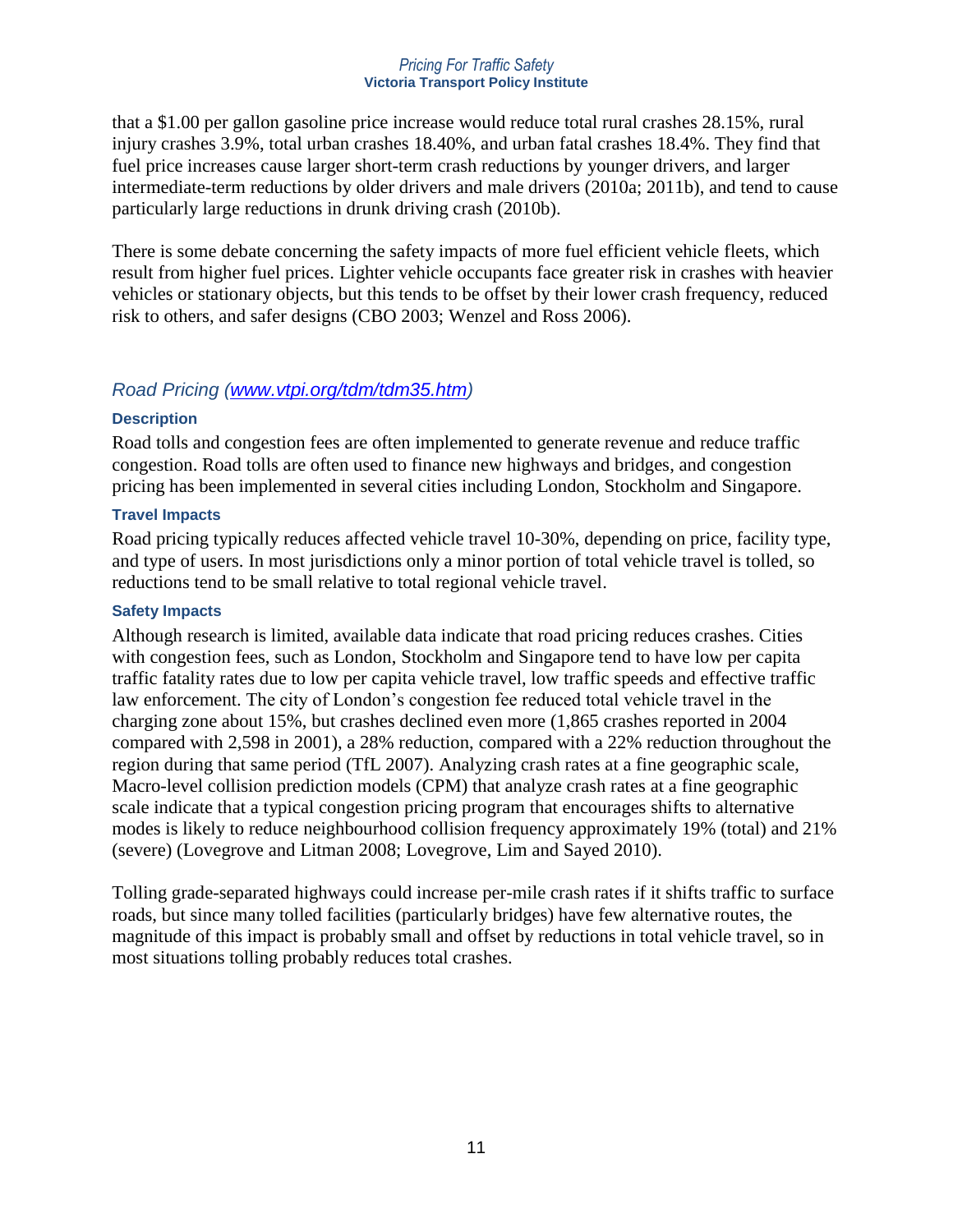# *Parking Pricing [\(www.vtpi.org/tdm/tdm26.htm\)](http://www.vtpi.org/tdm/tdm26.htm)*

# **Description**

*Parking pricing* (motorists pay directly for using parking facilities) can be implemented to generate revenues, reduce parking congestion and therefore the need to expand parking facilities, reduce urban traffic problems, or a combination of these objectives. There is considerable potential for more efficient parking pricing since currently, most parking is unpriced, significantly subsidized, bundled, or rented by the month or year, which gives motorists little incentive to shift mode part-time (Shoup 2005).

# **Travel Impacts**

Cost recovery parking pricing (prices that reflect the full costs of providing that parking facility) and *parking cash out* (offering non-drivers the cash equivalent of the parking subsidy they would receive if they arrive by automobile) typically reduce vehicle travel 10-30%, although impacts vary depending on conditions, including the type of trips and users affected, and the availability of alternative parking and travel options (Litman 2008; Spears, Boarnet and Handy 2010).

## **Safety Impacts**

Although little research specifically investigate parking pricing traffic safety impacts, they are probably similar to road pricing. Since parking pricing is most commonly implemented in congested urban areas where crash rates are high, it is likely to provide large crash reductions. Since parking pricing could be widely applied, safety benefits are potentially large.

# *Distance-Based Pricing [\(www.vtpi.org/tdm/tdm10.htm\)](http://www.vtpi.org/tdm/tdm10.htm)*

### **Description**

*Distance-based pricing* (also called *Pay-As-You-Drive* or *per-mile pricing*) converts vehicle insurance premiums and registration fees from fixed into variable costs, which gives motorists additional savings for reducing annual mileage (Ferreira and Minike 2010; Litman 1997).

### **Travel Impacts**

With fully-prorated vehicle insurance (total premiums are divided by average annual mileage, so a \$600 premium becomes 5¢ per vehicle-mile, a \$1,200 premium becomes 10¢ per vehicle-mile, and \$1,800 premium becomes 15 $\varphi$  per vehicle-mile) the average motorist would pay about 8 $\varphi$ per vehicle-mile, which is predicted to reduce their vehicle travel 8-12%, and somewhat more if other fixed vehicle charges, such as registration fees, are also made distance-based.

### **Safety Impacts**

To the degree that distance-based pricing reduces vehicle travel it reduces crashes. Crash reductions tend to be proportionately larger than mileage reductions for two reasons. First, higher-risk motorists pay more per vehicle-mile and so have a greater incentive to reduce mileage. For example, a low-risk driver who currently pays \$360 annual premiums would pay  $3¢$ per mile and so would be expected to reduce mileage only about 5%, but a higher-risk driver who pays \$1,800 in premiums would pay  $15¢$  per vehicle-mile and so would be expected to reduce mileage more than 20%. Some distance-based insurance pricing systems base premiums on when, where and how a vehicle is driven, which can provide additional safety benefits by discouraging particularly risky driving activity.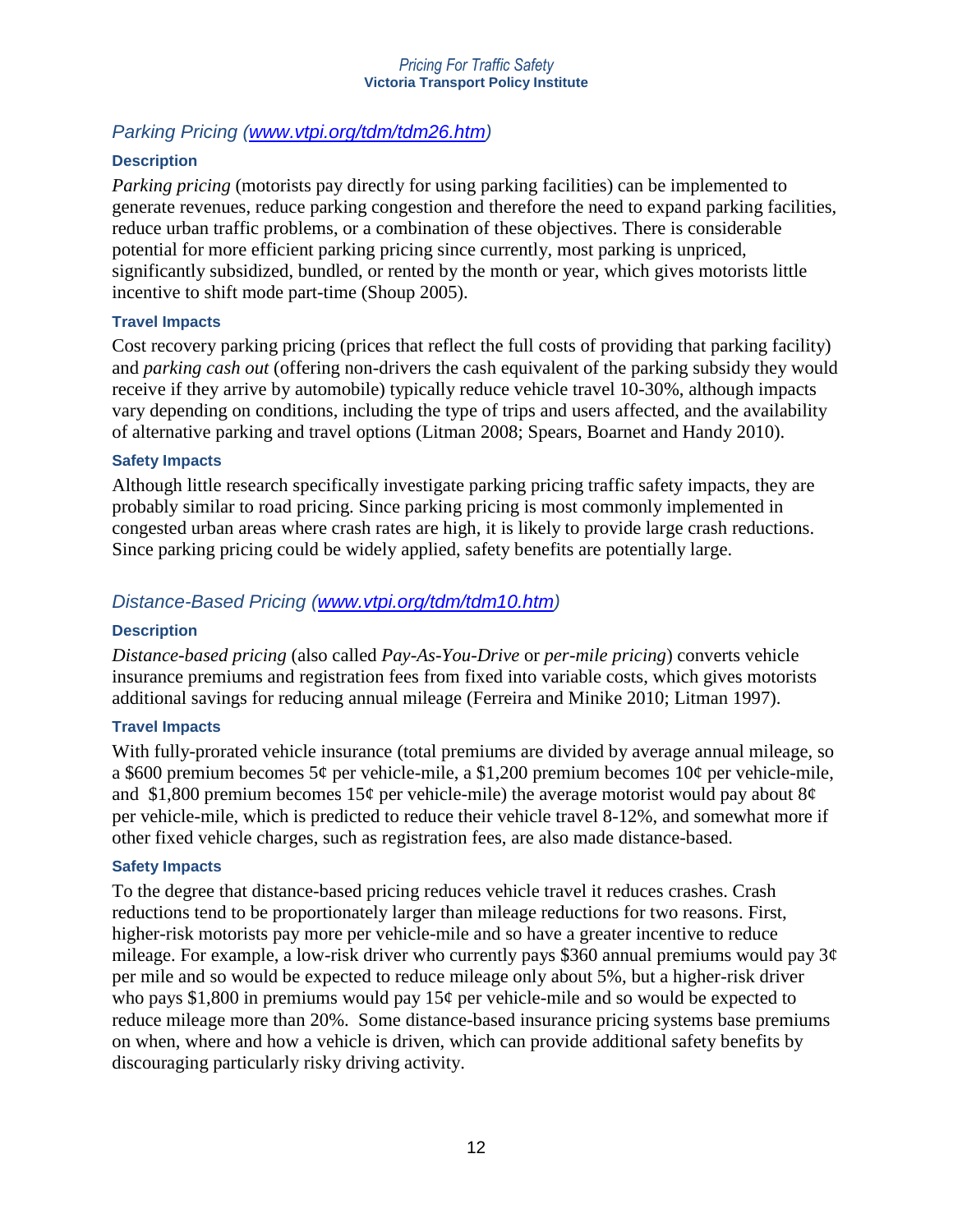Second, since about two-thirds of traffic crashes involve multiple vehicles, widely-applied distance-based pricing can provide external safety benefits, that is, reduced risk to other road users regardless of whether or not drivers reduce their mileage (Vickrey 1968; Edlin and Karaca-Mandic 2006; Litman and Fitzroy 2010). As a result, if fully implemented in an area, distancebased pricing can reduce traffic crashes by 12-15%, and possibly even more, depending on price structure and other factors such as the quality of transport options.

# *Transit Fare Reductions [\(www.vtpi.org/tdm/tdm112.htm\)](http://www.vtpi.org/tdm/tdm112.htm)*

### **Description**

Public transport (including vanpools, buses, trains and ferries) fares can be reduced in various ways, including public funding, targeted discounts and commuter benefits (employers paying a portion of employee transit fares, often as a substitute for parking subsidies). A variation is to use increased subsidies to improve public transit service quality without raising fares.

## **Travel Impacts**

Public transit fare reductions and service quality improvements tend to increase transit ridership. A 10% fare reduction typically increases transit ridership 3% (Litman 2008). A portion of this transit travel substitutes for automobile travel, particularly with higher-quality public transit such as rail transit. In addition, high quality public transit service, which attracts a significant amount of discretionary travel (that would otherwise be by automobile), tends to leverage additional vehicle travel reductions by affecting transport and land use patterns (ICF 2008; Litman 2006).

### **Safety Impacts**

Public transport tends to have low traffic crash and casualty rates per passenger-mile and overall traffic fatality rates tend to decline in an urban area as public transit ridership increases, as indicated in figures 10 and 11.





*Per capita traffic fatalities (including automobile occupants, transit occupants and pedestrians) tend to decline with increased transit ridership. Each dot represents a U.S. urban area.*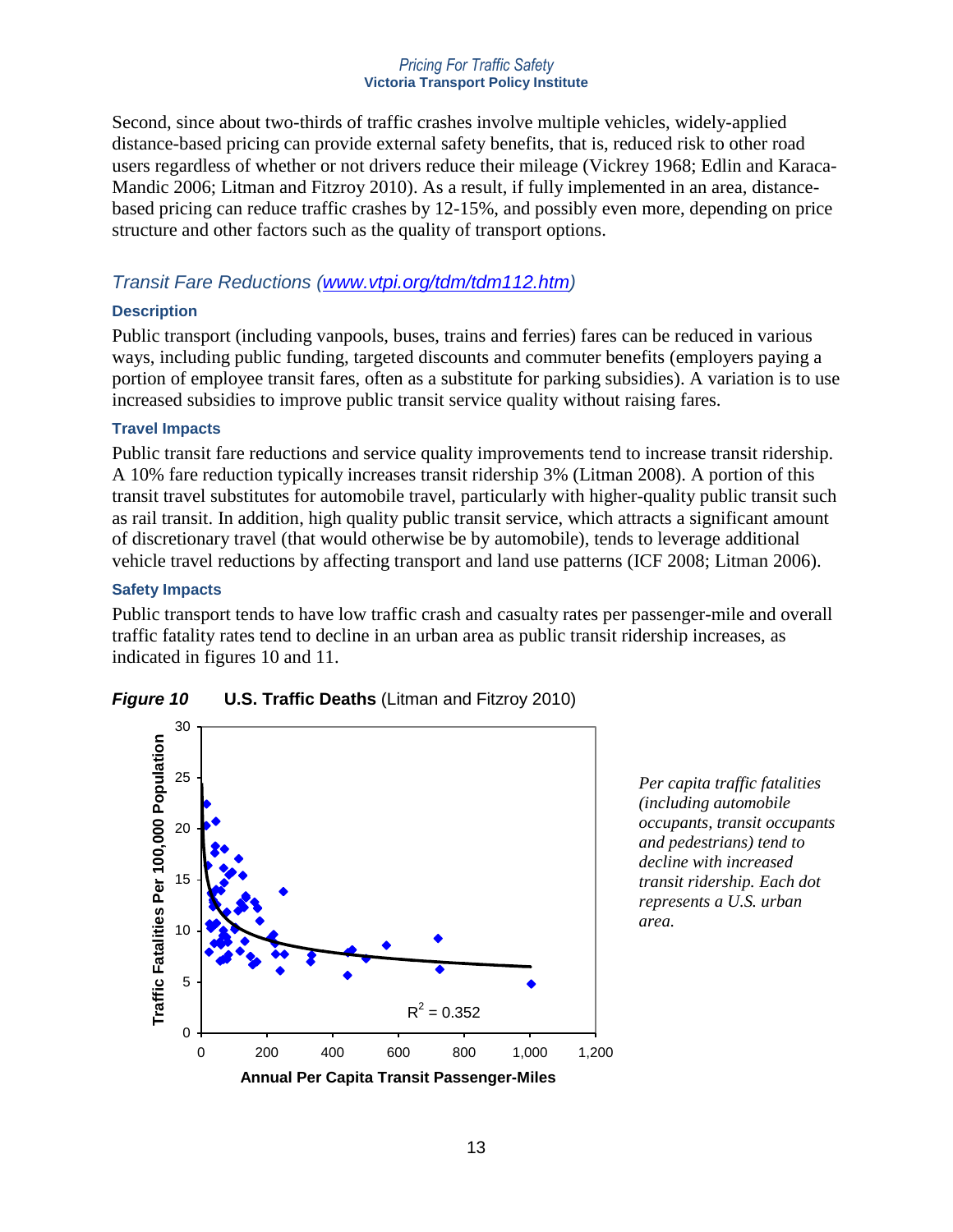*International data indicate that crash rates decline with increased transit ridership.*

Lim, et al (2006) describes how Bus Rapid Transit improvements in Seoul, South Korea increased transit ridership more than 20%, reduced bus crashes 26% and bus casualties 11%. This shows how public transit service quality improvements can provide safety benefits.

**Figure 11 Traffic Fatalities Vs. Transit Travel** (Kenworthy and Laube 2000)

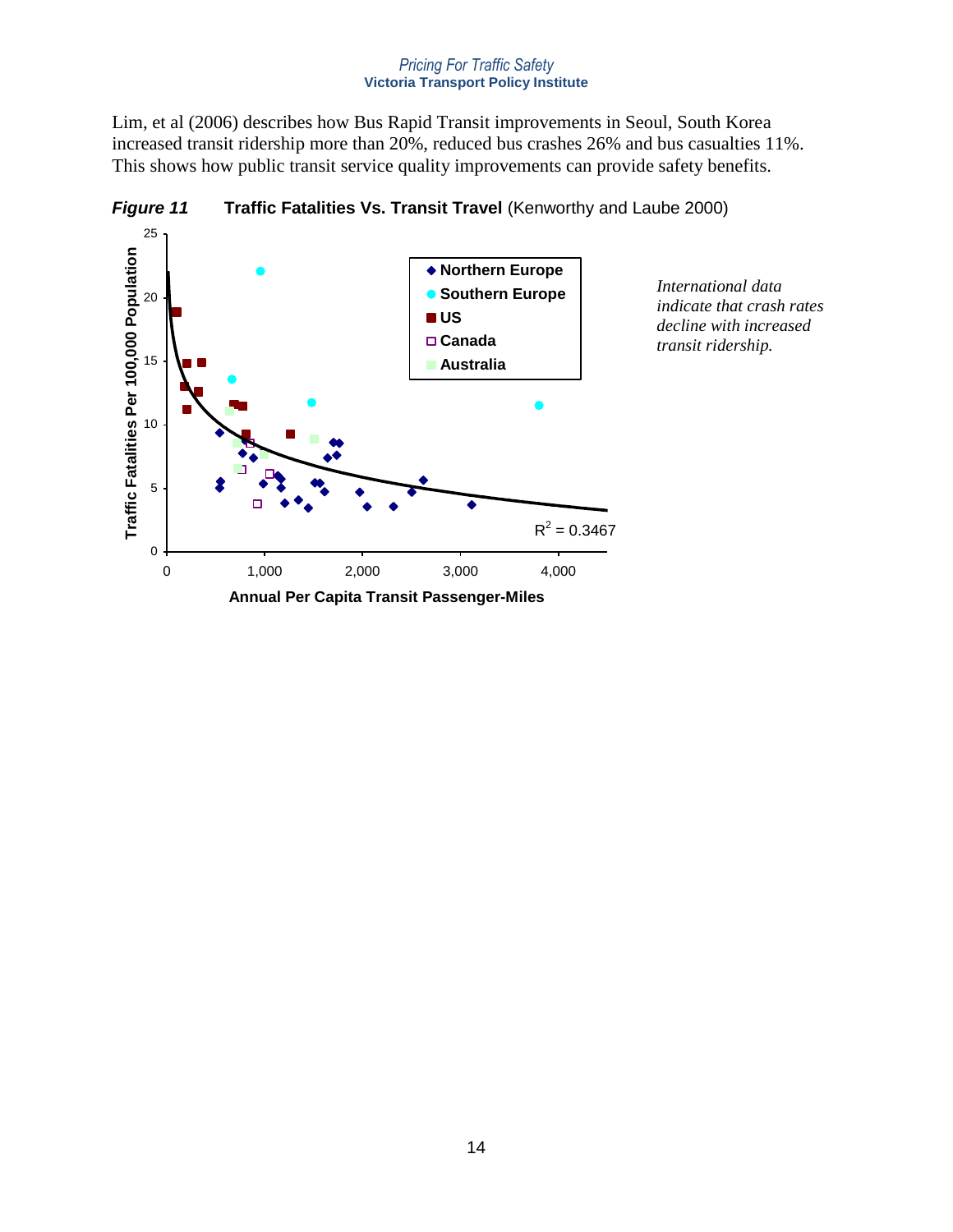# *Summary*

Table 1 summarizes pricing reforms and their impacts. Total safety impacts depend on the amount and type of travel reduced. These reforms tend to be most effective and acceptable if implemented as an integrated program that includes improvements to alternative modes, encouragement programs, and smart growth land use policies. Comparisons between otherwise similar geographic areas indicate that those with more efficient transport pricing (i.e., road, parking and insurance prices that reflect marginal costs) have significantly less per capita vehicle travel and traffic casualties (typically 40-60% lower) than those where fuel, road and parking are significantly underpriced relative to costs (Buehler 2010).

| <b>Pricing Type</b>                 | <b>Description</b>                                                                                                             | <b>Travel Impacts</b>                                                                                                                                     | <b>Traffic Safety Impacts</b>                                                                                                                                 |
|-------------------------------------|--------------------------------------------------------------------------------------------------------------------------------|-----------------------------------------------------------------------------------------------------------------------------------------------------------|---------------------------------------------------------------------------------------------------------------------------------------------------------------|
| Higher fuel prices                  | Increase fuel prices to finance<br>roads and traffic services, and<br>to internalize fuel economic<br>and environmental costs. | European-level fuel prices<br>reduce per-capita vehicle travel<br>30-50% compared with North<br>America. Affects most vehicle<br>travel.                  | Reducing vehicle travel provide<br>about proportionate or greater<br>crash reductions (i.e., a 30%<br>mileage reduction provides<br>30%+ fatality reduction). |
| Road pricing                        | Tolls to reduce congestion and<br>generate revenue.                                                                            | Typically reduces affected<br>vehicle travel 10-30%. Usually<br>applied on a limited number of<br>highways and large city centers.                        | Can significantly increase safety<br>where applied, but total impacts<br>are generally small due to the<br>small portion of travel affected.                  |
| Parking pricing                     | User fees to finance parking<br>facilities. Can also include<br>parking cash out and<br>unbundling.                            | Typically reduces affected<br>vehicle trips 10-30%. Most<br>common in city centers,<br>campuses and hospitals.                                            | Can significantly increase safety<br>where applied.                                                                                                           |
| Distance-based<br>pricing           | Prorates vehicle insurance<br>premiums and registration fees                                                                   | Fully-prorated pricing typically<br>reduces affected vehicle travel<br>8-12%, although most current<br>examples have smaller price and<br>travel impacts. | Potentially large safety benefits<br>to affected vehicles. If widely<br>applied can provide large total<br>safety benefits.                                   |
| Public transport<br>fare reductions | Reduce fares and commuter<br>transit benefits to make public<br>transit travel more attractive<br>and affordable.              | A 10% fare reduction typically<br>increases ridership 3%, although<br>only a portion of this substitutes<br>for driving.                                  | Fare reductions alone have<br>modest impacts, but integrated<br>programs can provide large<br>safety benefits.                                                |

## *Table 1* **Transport Pricing Reform Impacts**

*This table summarizes major pricing reform categories and their travel and safety impacts.* 

This suggests that if pricing reforms were implemented to the degree justified on economic principles (congestion reductions, cost recovery of road and parking facilities, actuarially accurate insurance pricing, etc.), vehicle travel and crashes are likely to decline significantly, probably 30-60% in the U.S., reducing per capita traffic casualty rates to the lower levels enjoyed by its peers (Litman 2007). However, even countries with relatively low per capita traffic fatality rates, such as Northern Europe, Japan and Korea could implement more efficient road and parking pricing, and distance-based insurance and registration fees, which would further increase traffic safety, and help achieve other planning objectives.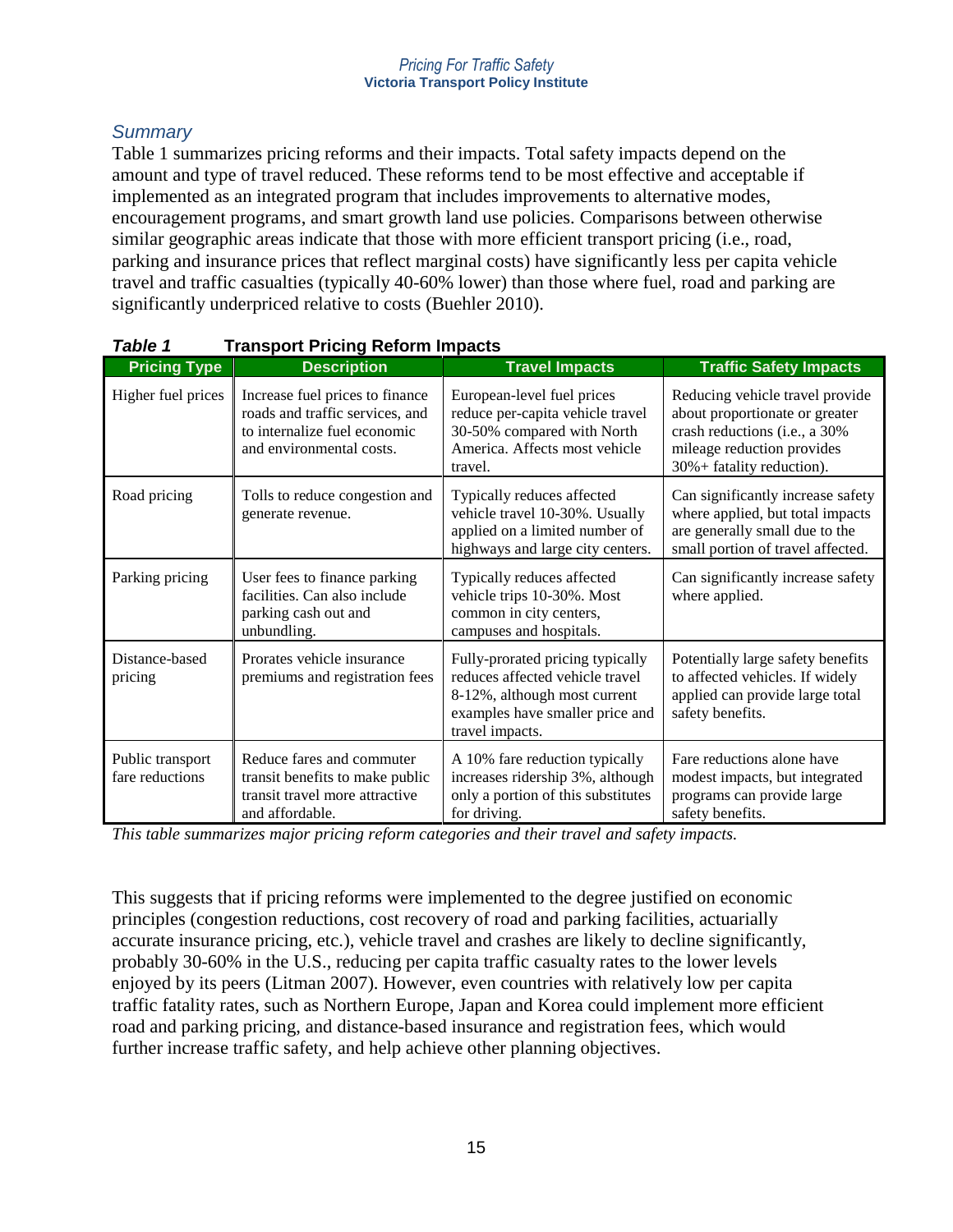# **Comprehensive Impact Analysis**

Conventional transport planning tends to be reductionist: individual problems are assigned to specific organizations with narrowly-defined responsibilities. For example, transport agencies are responsible for reducing traffic congestion, environmental agencies are responsible for reducing pollution, social service agencies are responsible for improving accessibility for disadvantaged people, and public health agencies are responsible for improving public fitness and health. This type of analysis can result in these agencies rationally implementing solutions to the problems they are responsible that exacerbate other problems facing society, and it tends to undervalue strategies that provide multiple benefits.

Comprehensive analysis considers how policy and planning decisions affect various planning objectives. Table 2 illustrates this concept. Many traffic safety strategies only achieve one or two planning objectives. For example, wider lanes and shoulders, and grade-separated intersections can help reduce congestion, vehicle operating costs and accidents. Vehicle occupant crash protection (airbags and other safety features) and increased safety education and enforcement tend to reduce crash risk, but provide few other benefits. More efficient transport pricing can help achieve a variety of planning objectives including congestion reductions, road and parking facility cost savings, energy conservation and emission reductions. If implemented as part of an integrated program that includes improvements to alternative modes and smart growth land use policies they help create more diverse transport systems and more accessible communities, which improves mobility options for non-drivers, increase public fitness and health and reduces sprawl costs.

| I UNIT L<br>comparing otrategies including maver impacts |                                    |                                   |                                     |                                  |  |
|----------------------------------------------------------|------------------------------------|-----------------------------------|-------------------------------------|----------------------------------|--|
| <b>Planning</b><br><b>Objective</b>                      | <b>Roadway</b><br><b>Expansion</b> | <b>Crash</b><br><b>Protection</b> | <b>Safety</b><br><b>Enforcement</b> | <b>Pricing</b><br><b>Reforms</b> |  |
| Congestion reduction                                     |                                    |                                   |                                     |                                  |  |
| Roadway cost savings                                     |                                    |                                   |                                     |                                  |  |
| Parking cost savings                                     |                                    |                                   |                                     |                                  |  |
| Consumer cost savings                                    |                                    |                                   |                                     | Mixed                            |  |
| Reduced accident damages                                 |                                    |                                   |                                     |                                  |  |
| Improved mobility options                                |                                    |                                   |                                     | Mixed                            |  |
| Energy conservation                                      |                                    |                                   |                                     |                                  |  |
| Pollution reduction                                      |                                    |                                   |                                     |                                  |  |
| Physical fitness and health                              |                                    |                                   |                                     |                                  |  |
| Land use objectives                                      |                                    |                                   |                                     |                                  |  |

# *Table 2* **Comparing Strategies Including Travel Impacts**

*Roadway expansion, vehicle occupant crash protection and safety enforcement programs tend to achieve a limited set of planning objectives. Pricing reforms tend to achieve more of these objectives, particularly if they help create more diverse transport systems and more accessible, multi-modal communities.*

Pricing reform direct consumer impacts tend to be mixed. Some reforms (parking cash out, distance-based pricing, and transit fare reductions) offer consumers new opportunities to save money when they reduce their vehicle travel. Others (higher fuel prices, efficient road and parking pricing) increase user costs, but these are economic transfers, so their overall impacts depend on how revenues are used. The following section discusses these impacts in detail.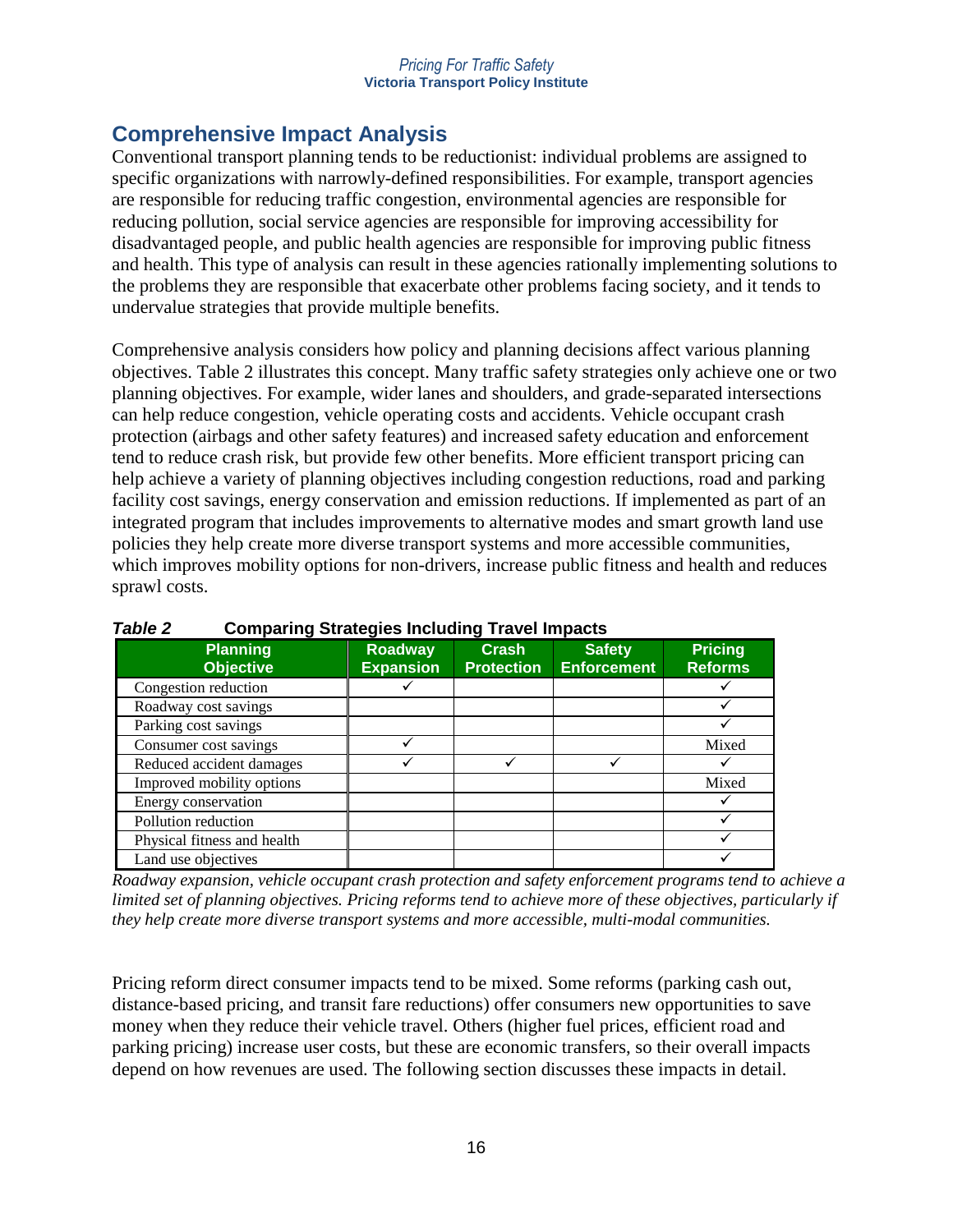# **Consumer Impacts**

Pricing reforms are often criticized as harmful to consumers, particularly those with lower incomes, but such criticism often reflects incomplete analysis. Pricing reforms tend to increase transport system efficiency and diversity, which increases demand for alternative modes and makes them more politically and socially acceptable, resulting in a more diverse and efficient transport system, and more accessible community development. Pricing reforms tend to provide various benefits to physically, economically and socially disadvantaged people, including increased transit service, reduced bus congestion delay, reduced pedestrian and cyclists traffic risk, and reduced sprawl. Although user fees are regressive with respect to income (a dollar of taxes or tolls is a greater share of income for a lower- than higher-income households), they are generally less regressive than other funding options. For example, Schweitzer and Taylor (2010) found that toll financing of urban highway expansion is less regressive (it imposes less financial burden on lower-income households) than general tax financing. At best, underpricing vehicle travel is an inefficient way to achieve equity objectives. For example, out of a dollar in fuel subsidies, only  $14¢$  goes to the lowest income quintile. More progressive policies would direct a greater share of subsidies to low-income households.





*Lower income consumers purchase a relatively small portion of total fuel and drive a relatively small portion of total vehicle travel, so underpricing fuel and other transport costs is an inefficient way to help poor people.*

Because they tend to own fewer vehicles, drive less, and rely more on alternative modes, lowerincome households are particularly likely to benefit from unbundled parking, distance-based vehicle fees, and parking cash out. Pricing reform impacts depend on the quality of transport and location options available to consumers. For example, if affordable housing is only available in automobile-dependent, urban-fringe locations, fuel tax increase and efficient road and parking pricing may impose significant financial burdens on lower-income commuters, but this is reduced by improving alternative modes (walking and cycling facilities, ridesharing, public transit service quality, telework options) and increasing the supply of affordable housing in more accessible, multi-modal neighborhoods. As a result, pricing reforms tend to be most beneficial to consumers and most progressive with respect to income if implemented in conjunction with improvements to alternative modes and smart growth development policies (TRB 2011).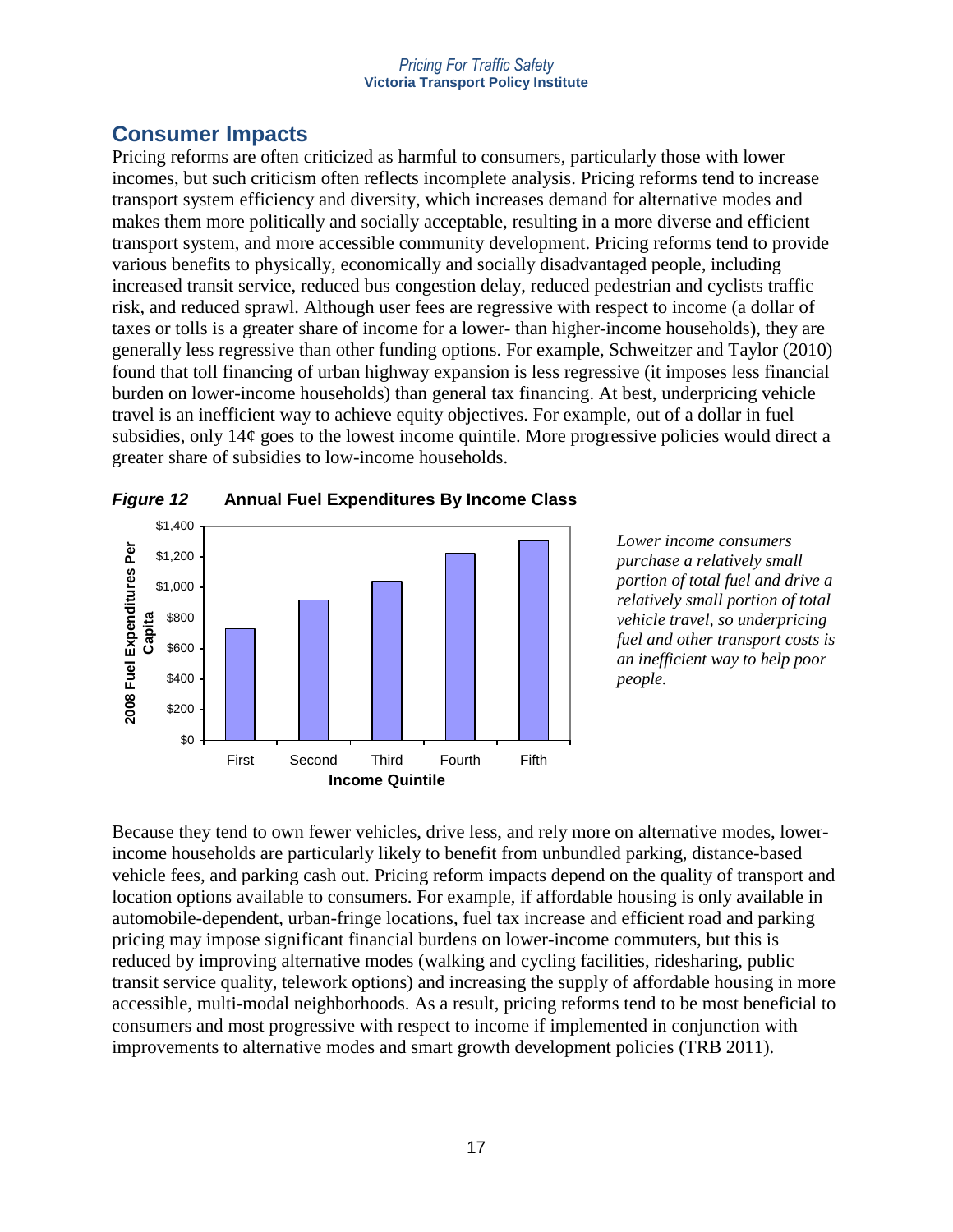# **Implications for Developing Countries**

Transport pricing reforms are particularly relevant for developing countries. Although per capita traffic fatality rates tend to decline as countries develop economically, the speed and amount of these declines is affected by transport pricing and planning practices. Developing countries that apply efficient pricing and multi-modal planning, as in Europe and wealthy Asian countries, will likely achieve much lower (probably less than half) per capita traffic fatality rates of countries that follow the North American model of low transport pricing and automobile-oriented planning. Table 3 compares these models.

| , univ v<br>oonaasung manoport mong ana maning macacco |                                                                                       |                                                                                         |  |  |
|--------------------------------------------------------|---------------------------------------------------------------------------------------|-----------------------------------------------------------------------------------------|--|--|
| <b>Feature</b>                                         | <b>European &amp; Wealthy Asian</b>                                                   | <b>North American</b>                                                                   |  |  |
| Fuel pricing                                           | High taxes                                                                            | Low taxes and indirect subsidies                                                        |  |  |
| Road tolls                                             | Few roads are tolled. Where tolled, revenues<br>are often dedicated to highways.      | Roads are tolled to reduce congestion and<br>finance transport programs                 |  |  |
| Parking pricing                                        | Parking is often priced                                                               | Parking is seldom priced                                                                |  |  |
| Parking requirements                                   | Relatively low parking requirements                                                   | Generous minimum parking requirements.                                                  |  |  |
| Transport planning                                     | Multi-modal. Considerable effort to improve<br>walking, cycling and public transport. | Automobile-oriented. Little effort to<br>improve alternative modes.                     |  |  |
| Land use planning                                      | Creates accessible, multi-modal communities.                                          | Creates automobile-dependent sprawl.                                                    |  |  |
| Vehicle travel                                         | Low relative to income $(5,000 \text{ to } 10,000$<br>annual kilometers per capita).  | High relative to income. $(15,000 \text{ to } 25,000$<br>annual kilometers per capita). |  |  |
| Walking and cycling                                    | Moderate to high non-motorized mode share.                                            | Low non-motorized mode share.                                                           |  |  |
| <b>Traffic fatalities</b>                              | Low (4-8 annual traffic deaths per 100,000<br>population)                             | Moderate (10-20 annual traffic deaths per<br>100,000 population)                        |  |  |

## *Table 3* **Contrasting Transport Pricing and Planning Practices**

*Different transport pricing and planning models result in different transport patterns and fatality rates.*

Traffic safety is just one of many reasons that developing countries may want to implement efficient transport pricing and multi-modal planning. Others include reduced traffic and parking congestion, reduced road and parking facility costs, improved mobility for non-drivers, energy conservation, reduced economic costs of importing vehicles and fuel, emission reductions, more efficient land development, and improved public fitness and health. Since traffic accidents are one of the largest transport costs, increased safety is one of the most important justifications for these reforms.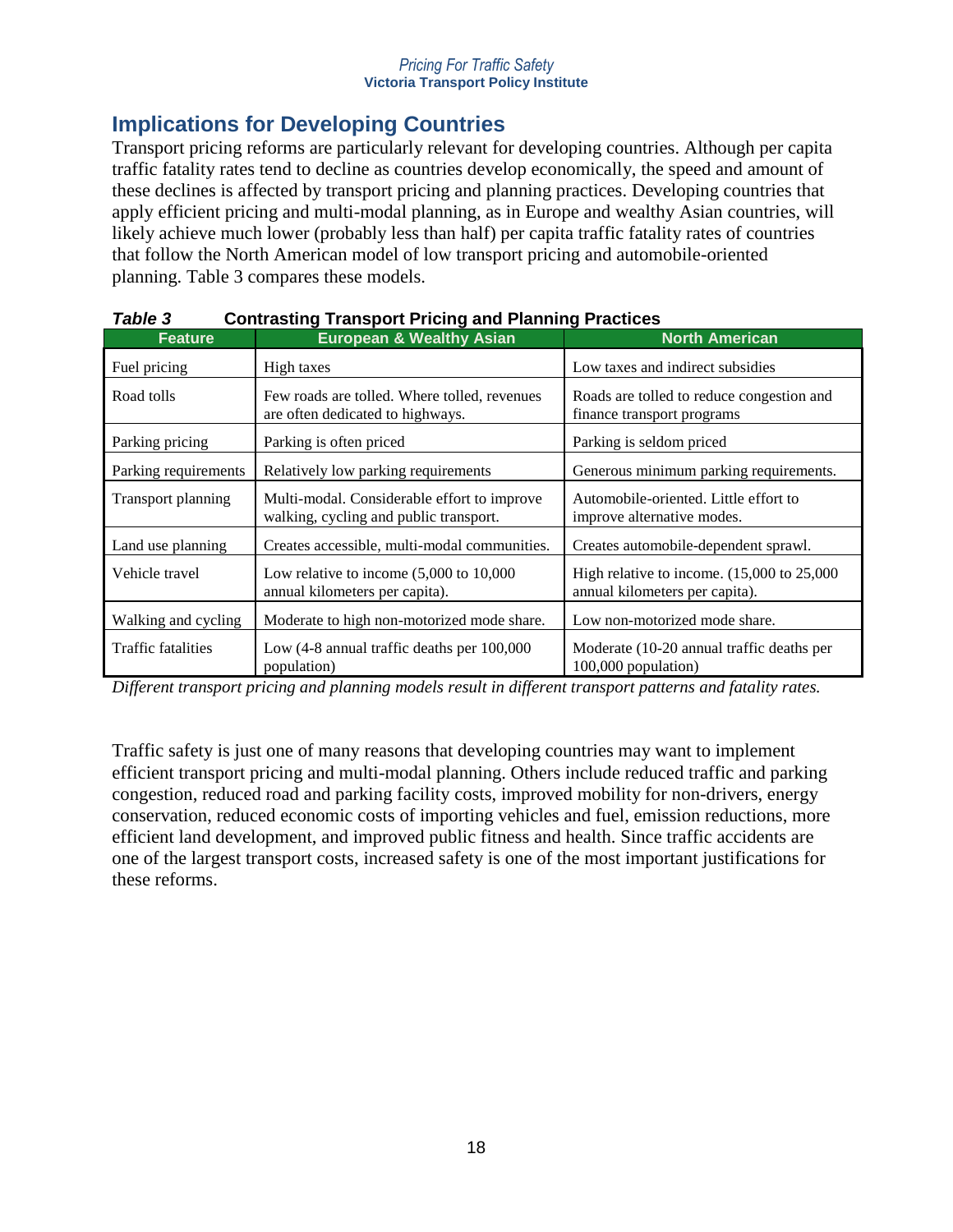# **Conclusions**

A basic economic principle is that, as must as possible, prices should reflect the marginal costs of providing a good. This tends to be most efficient and equitable. Transportation markets currently violate this principle: a major portion of costs are fixed or external and so do not reflect marginal costs. This increases transport problems including traffic and parking congestion, facility costs, energy consumption, pollution emissions, reduced transport options, and traffic risk.

Various pricing reforms can help reduce these problems, including higher fuel prices, efficient road and parking pricing, distance-based insurance and registration fees, and lower public transit fares. Advocates generally promote individual reforms to achieve specific objectives, such as road tolls to generate revenues and reduce congestion, and fuel tax increases to generate revenue and conserve fuel. Traffic safety benefits are generally overlooked. Pricing reform advocates seldom highlight safety benefits and traffic safety experts seldom promote pricing reforms. Yet, pricing reforms can provide significant safety benefits, and may be among the most cost effective safety strategies available, considering all costs and benefits.

Fuel tax increases and distance-based pricing can probably provide the largest total safety benefits because they tend to affect the largest portion of total vehicle travel. Distance-based insurance can provide additional safety benefits because it gives higher risk drivers an extra incentive to reduce mileage. Efficient road and parking pricing can provide significant safety benefits where they are applied. Public transit fare reductions provide smaller direct safety benefits but can have much larger impacts if they provide a catalyst for transit-oriented development, which leverages additional travel reductions and safety benefits.

The much lower per capita traffic fatality rates in Northern European countries and wealthy Asian counties can be largely explained by their relatively high transport prices, which reduces vehicle travel directly and helps create more multi-modal transport systems. Yet, even these countries could implement additional pricing reforms such as more efficient road and parking pricing, and distance-based vehicle insurance and registration fees, further reducing crash rates.

These pricing reforms are particularly relevant for developing countries. Countries that establish efficient transport pricing and multi-modal planning will have much lower traffic fatality rates, than if they develop with low transport pricing and automobile-oriented planning.

Critics often claim that higher road tolls, parking fees and fuel taxes are regressive, but they are often less regressive than alternative financing options. More efficient pricing can provide substantial benefits to physically, economically and socially disadvantaged people by offering new opportunities to save money when they reduce vehicle ownership and use, by helping to create more diverse transport systems and more accessible, multi-modal communities. Pricing reforms tend to be more effective and beneficial if implemented in conjunction with improved transport and location options that allow consumers to better respond to price changes.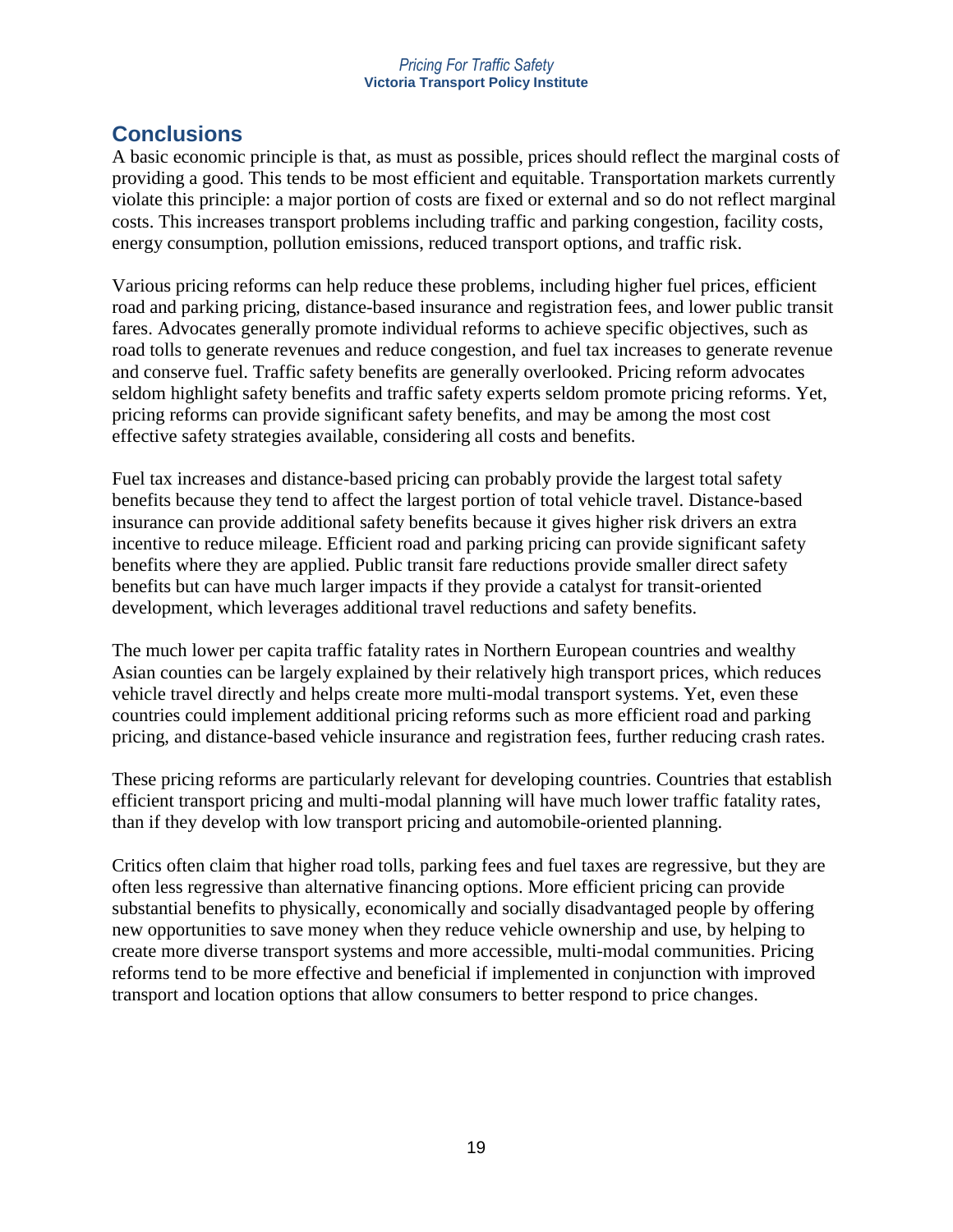# **References**

J. Ball, M. Ward, L. Thornley, and R. Quigley (2009), *Applying Health Impact Assessment To Land Transport Planning*, Research Report 375, New Zealand Transport Agency [\(www.landtransport.govt.nz\)](http://www.landtransport.govt.nz/); at [www.landtransport.govt.nz/research/reports/375.pdf.](http://www.landtransport.govt.nz/research/reports/375.pdf)

Dan Brand (2009), *Impacts of Higher Fuel Costs*, Federal Highway Administration, [\(www.fhwa.dot.gov\)](http://www.fhwa.dot.gov/); at [www.fhwa.dot.gov/policy/otps/innovation/issue1/impacts.htm.](http://www.fhwa.dot.gov/policy/otps/innovation/issue1/impacts.htm)

BTS (annual reports), *National Transportation Statistics*, Bureau of Transportation Statistics [\(www.bts.gov\)](http://www.bts.gov/).

Ralph Buehler (2010), "Transport Policies, Automobile Use, and Sustainable Transport: A Comparison of Germany and the United States," *Journal of Planning Education and Research*, Vol. 30/1, pp. 76-93 [\(http://jpe.sagepub.com/content/30/1/76\)](http://jpe.sagepub.com/content/30/1/76); presentation at [www.ciens.no/data/no\\_NO/file/5411.pdf.](http://www.ciens.no/data/no_NO/file/5411.pdf)

CARB (2010/2011), *Impacts of Transportation and Land Use-Related Policies*, California Air Resources Board [\(http://arb.ca.gov/cc/sb375/policies/policies.htm\)](http://arb.ca.gov/cc/sb375/policies/policies.htm).

CBO (2003) *Fuel Economy Standards Versus A Gasoline Tax*, Congressional Budget Office [\(www.cbo.gov\)](http://www.cbo.gov/); at [www.cbo.gov/ftpdocs/51xx/doc5159/03-09-CAFEbrief.pdf.](http://www.cbo.gov/ftpdocs/51xx/doc5159/03-09-CAFEbrief.pdf)

G. Chi, et. al. (2010a), "Gasoline Prices and Traffic Safety in Mississippi," *Journal of Safety Research*, Vol. 41(6), pp. 493−500; at [http://nexus.umn.edu/Papers/GasPricesAndTrafficSafety.pdf.](http://nexus.umn.edu/Papers/GasPricesAndTrafficSafety.pdf)

G. Chi, et al. (2010b). "Gasoline Prices And Their Relationship To Drunk-Driving Crashes," *Accident Analysis and Prevention*, Vol. 43(1), pp. 194–203; at [http://nexus.umn.edu/Papers/GasPricesAndDrunkDriving.pdf.](http://nexus.umn.edu/Papers/GasPricesAndDrunkDriving.pdf)

G. Chi, et al. (2011a), *Gasoline Price Effects on Traffic Safety in Urban and Rural Areas: Evidence from Minnesota, 1998–2007*, presented at the Transportation Research Board Annual Meeting [\(www.trb.org\)](http://www.trb.org/); at [http://nexus.umn.edu/Papers/GasolinePricesAndTrafficSafetyMinnesota.pdf.](http://nexus.umn.edu/Papers/GasolinePricesAndTrafficSafetyMinnesota.pdf)

G. Chi, et al. (2011b), *A Time Geography Approach to Understanding the Impact of Gasoline Price Changes on Traffic Safety*, TRB [\(www.trb.org\)](http://www.trb.org/); at [http://nexus.umn.edu/Papers/TimeGeography.pdf.](http://nexus.umn.edu/Papers/TimeGeography.pdf)

Harry Clarke and David Prentice (2009), *A Conceptual Framework For The Reform Of Taxes Related To Roads And Transport*, La Trobe University, for the Australia Treasury *Australia's Future Tax System* review; at [http://apo.org.au/research/conceptual-framework-reform-taxes-related-roads-and-transport.](http://apo.org.au/research/conceptual-framework-reform-taxes-related-roads-and-transport)

Aaron Edlin and Pena Karaca-Mandic (2002), *The Accident Externality from Driving*, The Berkeley Electronic Press [\(www.bepress.com\)](http://www.bepress.com/); at [http://papers.ssrn.com/sol3/papers.cfm?abstract\\_id=424244.](http://papers.ssrn.com/sol3/papers.cfm?abstract_id=424244) Also published in the *Journal of Political Economy*, Vol. 114, No. 5, 2006, pp. 931-955.

Reid Ewing and Eric Dumbaugh (2009), "The Built Environment and Traffic Safety: A Review of Empirical Evidence," *Journal of Planning Literature*, Vol. 23 No. 4, May, pp. 347-367; at [http://jpl.sagepub.com/cgi/content/abstract/23/4/347.](http://jpl.sagepub.com/cgi/content/abstract/23/4/347)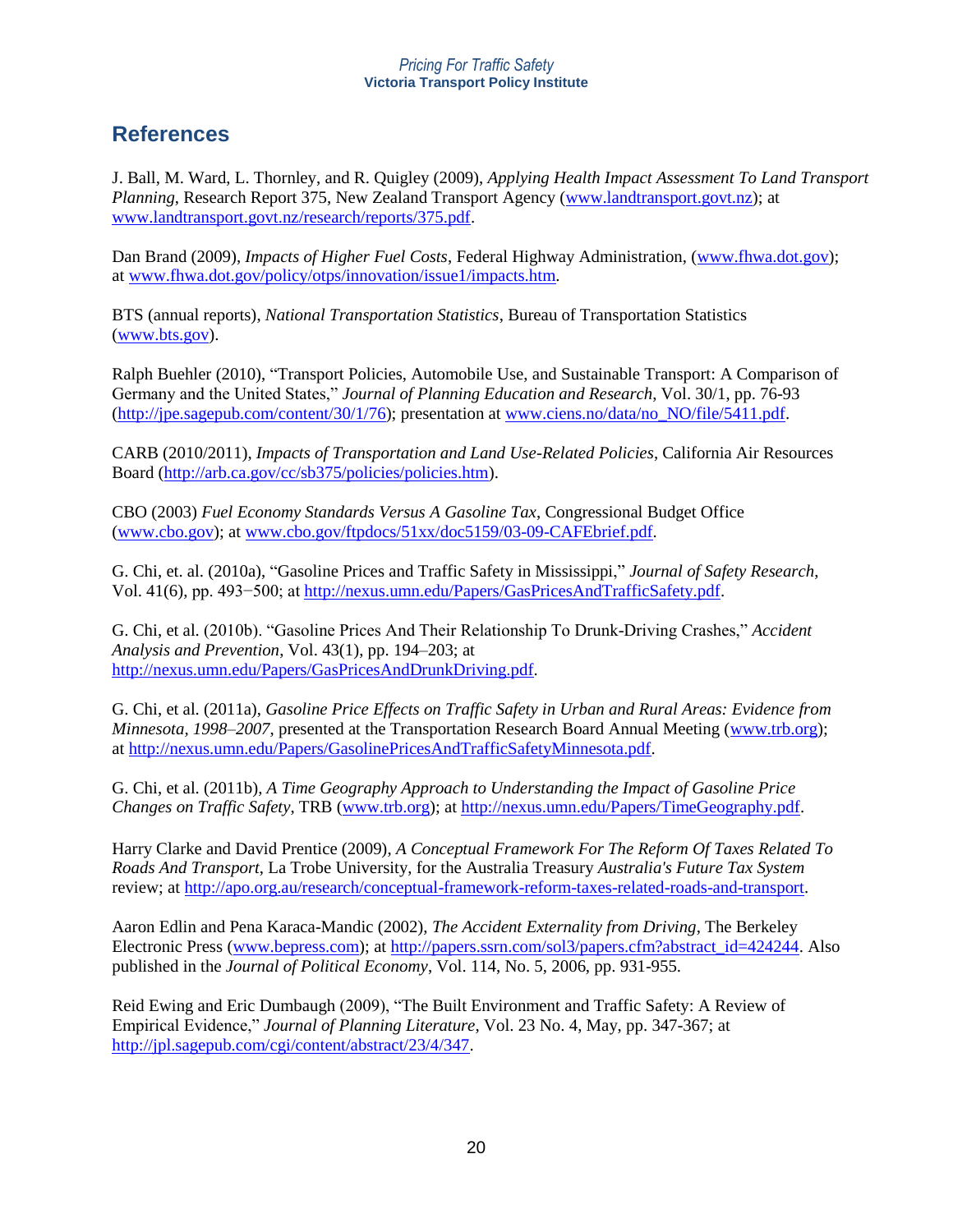Joseph Ferreira Jr. and Eric Minike (2010), *A Risk Assessment of Pay-As-You-Drive Auto Insurance*, Department of Urban Studies and Planning, Massachusetts Institute of Technology [\(http://dusp.mit.edu\)](http://dusp.mit.edu/); at [www.clf.org/wp-content/uploads/2010/12/CLF-PAYD-Study\\_November-2010.pdf.](http://www.clf.org/wp-content/uploads/2010/12/CLF-PAYD-Study_November-2010.pdf)

FHWA (2010), *Transportation Planner's Safety Desk Reference*, Federal Highway Administration; at [http://tsp.trb.org/assets/FR1\\_SafetyDeskReference\\_FINAL.pdf.](http://tsp.trb.org/assets/FR1_SafetyDeskReference_FINAL.pdf)

Kenneth Gillingham (2010), *Identifying the Elasticity of Driving: Evidence from a Gasoline Price Shock in California*, Stanford University [\(www.stanford.edu\)](http://www.stanford.edu/); at [www.stanford.edu/~kgilling/Gillingham\\_IdentifyingElasticityofDriving.pdf.](http://www.stanford.edu/~kgilling/Gillingham_IdentifyingElasticityofDriving.pdf)

Phil Goodwin, Joyce Dargay and Mark Hanly (2004), "Elasticities of Road Traffic and Fuel Consumption With Respect to Price and Income: A Review," *Transport Reviews* [\(www.tandf.co.uk\)](http://www.tandf.co.uk/), Vol. 24, No. 3, May 2004, pp. 275-292; at [http://economics.about.com/gi/dynamic/offsite.htm?zi=1/XJ&sdn=economics&zu=http%3A%2F%2Fww](http://economics.about.com/gi/dynamic/offsite.htm?zi=1/XJ&sdn=economics&zu=http%3A%2F%2Fwww.cts.ucl.ac.uk%2Ftsu%2Fpapers%2Ftransprev243.pdf) [w.cts.ucl.ac.uk%2Ftsu%2Fpapers%2Ftransprev243.pdf.](http://economics.about.com/gi/dynamic/offsite.htm?zi=1/XJ&sdn=economics&zu=http%3A%2F%2Fwww.cts.ucl.ac.uk%2Ftsu%2Fpapers%2Ftransprev243.pdf)

David C. Grabowski and Michael A. Morrisey (2004), "Gasoline Prices and Motor Vehicle Fatalities," *Journal of Policy Analysis and Management* [\(www.appam.org/publications/jpam/about.asp\)](http://www.appam.org/publications/jpam/about.asp), Vol. 23, No. 3, pp. 575–593.

David C. Grabowski and Michael A. Morrisey (2006), Do Higher Gasoline Taxes Save Lives?" *Economics Letters*, Vol. 90, pp. 51–55; abstract at [http://www.sciencedirect.com/science/article/pii/S0165176505002533.](http://www.sciencedirect.com/science/article/pii/S0165176505002533)

Zhan Guo, et al. (2011), *The Intersection of Urban Form and Mileage Fees: Findings from the Oregon Road User Fee Pilot Program*, Report 10-04, Mineta Transportation Institute [\(http://transweb.sjsu.edu\)](http://transweb.sjsu.edu/); at [http://transweb.sjsu.edu/PDFs/research/2909\\_10-04.pdf.](http://transweb.sjsu.edu/PDFs/research/2909_10-04.pdf)

Kent M. Hymel, Kenneth A. Small and Kurt Van Dender (2010), "Induced Demand And Rebound Effects In Road Transport," *Transportation Research B* [\(www.elsevier.com/locate/trb\)](http://www.elsevier.com/locate/trb), Vol. 44, No. 10, December, pp. 1220-1241; summary at [www.socsci.uci.edu/~ksmall/Rebound\\_congestion\\_27.pdf.](http://www.socsci.uci.edu/~ksmall/Rebound_congestion_27.pdf)

ICF (2008), *The Broader Connection between Public Transportation, Energy Conservation and Greenhouse Gas Reduction*, American Public Transportation Association [\(www.apta.com\)](http://www.apta.com/); at [www.apta.com/research/info/online/documents/land\\_use.pdf.](http://www.apta.com/research/info/online/documents/land_use.pdf)

Olof Johansson and Lee Schipper (1997), "Measuring the Long-Run Fuel Demand for Cars," *Journal of Transport Economics and Policy*, Vol. 31, No. 3, pp. 277-292; a[t www.jstor.org/pss/20053740.](http://www.jstor.org/pss/20053740)

Jeffrey Kenworthy and Felix Laube (2000), *Millennium Cities Database For Sustainable Transport*, Institute for Sustainability and Technology Policy, Distributed by the International Union of Public Transport [\(www.uitp.com\)](http://www.uitp.com/).

J. Paul Leigh and Estella M. Geraghty (2008), "High Gasoline Prices and Mortality From Motor Vehicle Crashes and Air Pollution," *Journal of Occupational and Environmental Medicine*, Vol. 50, Is. 3, March, pp. 249-54; at [www.ncbi.nlm.nih.gov/pubmed/18332774.](http://www.ncbi.nlm.nih.gov/pubmed/18332774)

Samjin Lim, Wonchol Kim, Sangmoon Jung and Myungsoon Chang (2006), "Bus Traffic Accident Analysis: Before and after Transportation Reform in Seoul," *Seoul Studies Journal*, Seoul Development Institute [\(www.sdi.re.kr\)](http://www.sdi.re.kr/).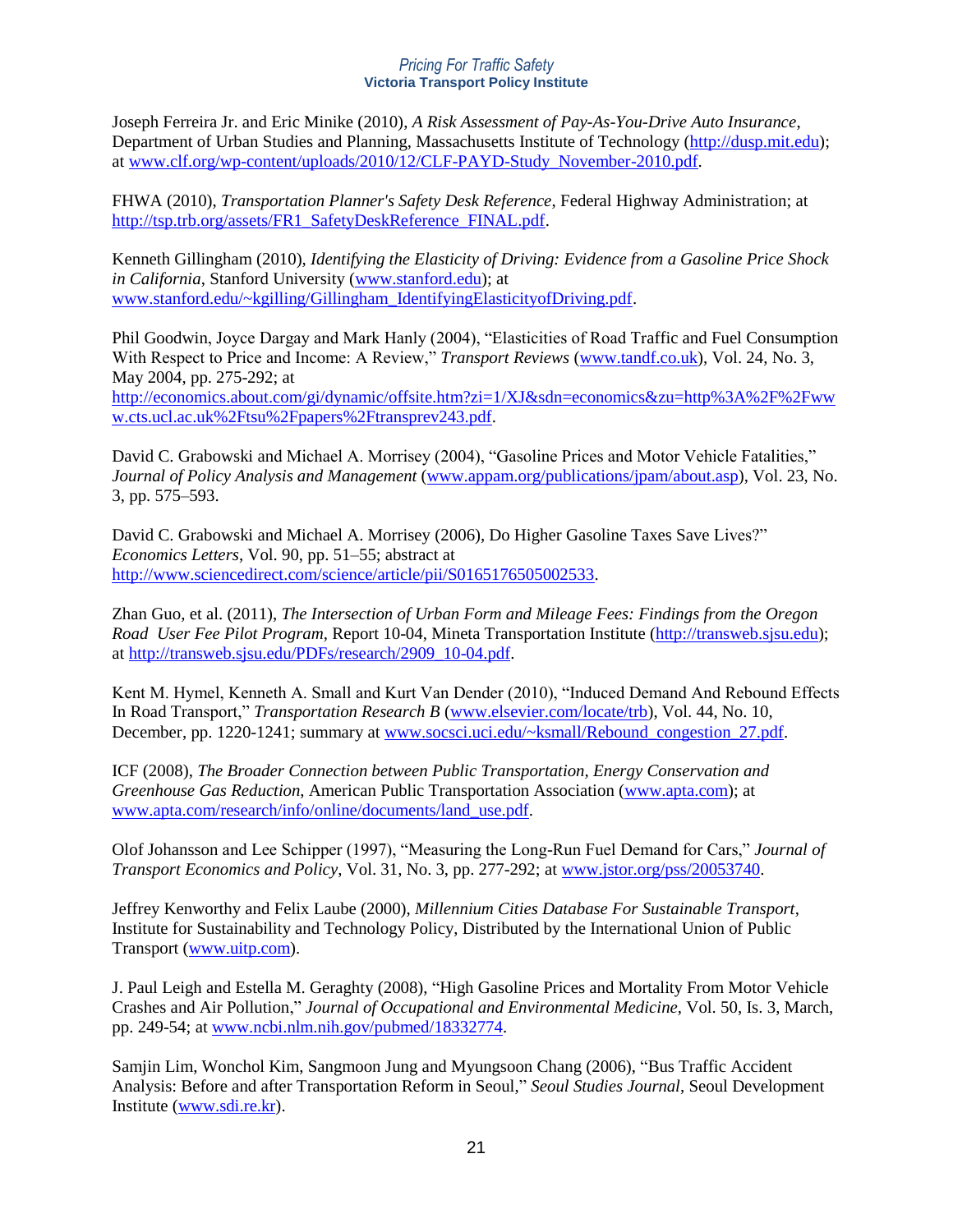Todd Litman (1997), "Distance-Based Vehicle Insurance as a TDM Strategy," *Transportation Quarterly*, Vol. 51, No. 3, Summer, pp. 119-138; at [www.vtpi.org/dbvi.pdf.](http://www.vtpi.org/dbvi.pdf)

Todd Litman (2006), E*valuating Public Transit Benefits and Costs*, VTPI [\(www.vtpi.org\)](http://www.vtpi.org/); at [www.vtpi.org/tranben.pdf.](http://www.vtpi.org/tranben.pdf)

Todd Litman (2007), *Socially Optimal Transport Prices and Markets*, VTPI [\(www.vtpi.org\)](http://www.vtpi.org/); at [www.vtpi.org/sotpm.pdf.](http://www.vtpi.org/sotpm.pdf)

Todd Litman (2008), Tr*ansportation Elasticities: How Prices and Other Factors Affect Travel Behavior*, Victoria Transport Policy Institute [\(www.vtpi.org\)](http://www.vtpi.org/); at [www.vtpi.org/elasticities.pdf.](http://www.vtpi.org/elasticities.pdf)

Todd Litman (2009), *Transportation Cost and Benefit Analysis: Techniques, Estimates and Implications*, Victoria Transport Policy Institute [\(www.vtpi.org\)](http://www.vtpi.org/).

Todd Litman (2012), "Changing Vehicle Travel Price Sensitivities: The Rebounding Rebound Effect," forthcoming in *Transportation Research Record*; at [www.vtpi.org/VMT\\_Elasticities.pdf.](http://www.vtpi.org/VMT_Elasticities.pdf)

Todd Litman and Steven Fitzroy (2010), *Safe Travels: Evaluating Mobility Management Traffic Safety Impacts*, VTPI [\(www.vtpi.org\)](http://www.vtpi.org/); at [www.vtpi.org/safetrav.pdf.](http://www.vtpi.org/safetrav.pdf)

Gordon Lovegrove and Todd Litman (2008), *Macrolevel Collision Prediction Models to Evaluate Road Safety Effects of Mobility Management Strategies: New Empirical Tools to Promote Sustainable Development*, Transportation Research Board 87th Annual Meeting [\(www.trb.org\)](http://www.trb.org/); at [www.vtpi.org/lovegrove\\_litman.pdf.](http://www.vtpi.org/lovegrove_litman.pdf)

Gord Lovegrove, Clark Lim and Tarek Sayed (2010), "Community-Based, Macrolevel Collision Prediction Model Use with a Regional Transportation Plan," *Journal Of Transportation Engineering*, Vol. 136, No. 2, February 2010, pp. 120-128; abstract at [http://cedb.asce.org/cgi/WWWdisplay.cgi?253404.](http://cedb.asce.org/cgi/WWWdisplay.cgi?253404)

Gerhard Metschies (2009), *International Fuel Prices*, German Agency for Technical Cooperation [\(www.giz.de\)](http://www.giz.de/); at [www.gtz.de/en/themen/29957.htm.](http://www.gtz.de/en/themen/29957.htm)

Shanjun Li, Joshua Linn and Erich Muehlegger (2011), *Gasoline Taxes and Consumer Behavior*, Stanford University [\(http://economics.stanford.edu\)](http://economics.stanford.edu/); at [http://economics.stanford.edu/files/muehlegger3\\_15.pdf.](http://economics.stanford.edu/files/muehlegger3_15.pdf)

Robert Noland (2003), "Traffic Fatalities and Injuries: The Effects of Changes in Infrastructure and Other Trends," *Journal of Accident Prevention and Analysis*, Vol. 35, 2003, pp. 599-611; at [www.cts.cv.ic.ac.uk/staff/wp22-noland.pdf.](http://www.cts.cv.ic.ac.uk/staff/wp22-noland.pdf)

PSRC (1995), *Update of the Metropolitan Transportation Plan for the Central Puget Sound Region*, Puget Sound Regional Council, MTP17a, 1994, cited in ICF, 1997.

Lisa Schweitzer and Brian Taylor (2008), "Just Pricing: The Distributional Effects Of Congestion Pricing And Sales Taxes," *Transportation*, Vol. 35, No. 6, pp. 797–812 [\(www.springerlink.com/content/l168327363227298\)](http://www.springerlink.com/content/l168327363227298); summarized in "Just Road Pricing," *Access 36*, University of California Transportation Center, Spring 2010, pp. 2-7; at [www.uctc.net/access/36/access36.pdf.](http://www.uctc.net/access/36/access36.pdf)